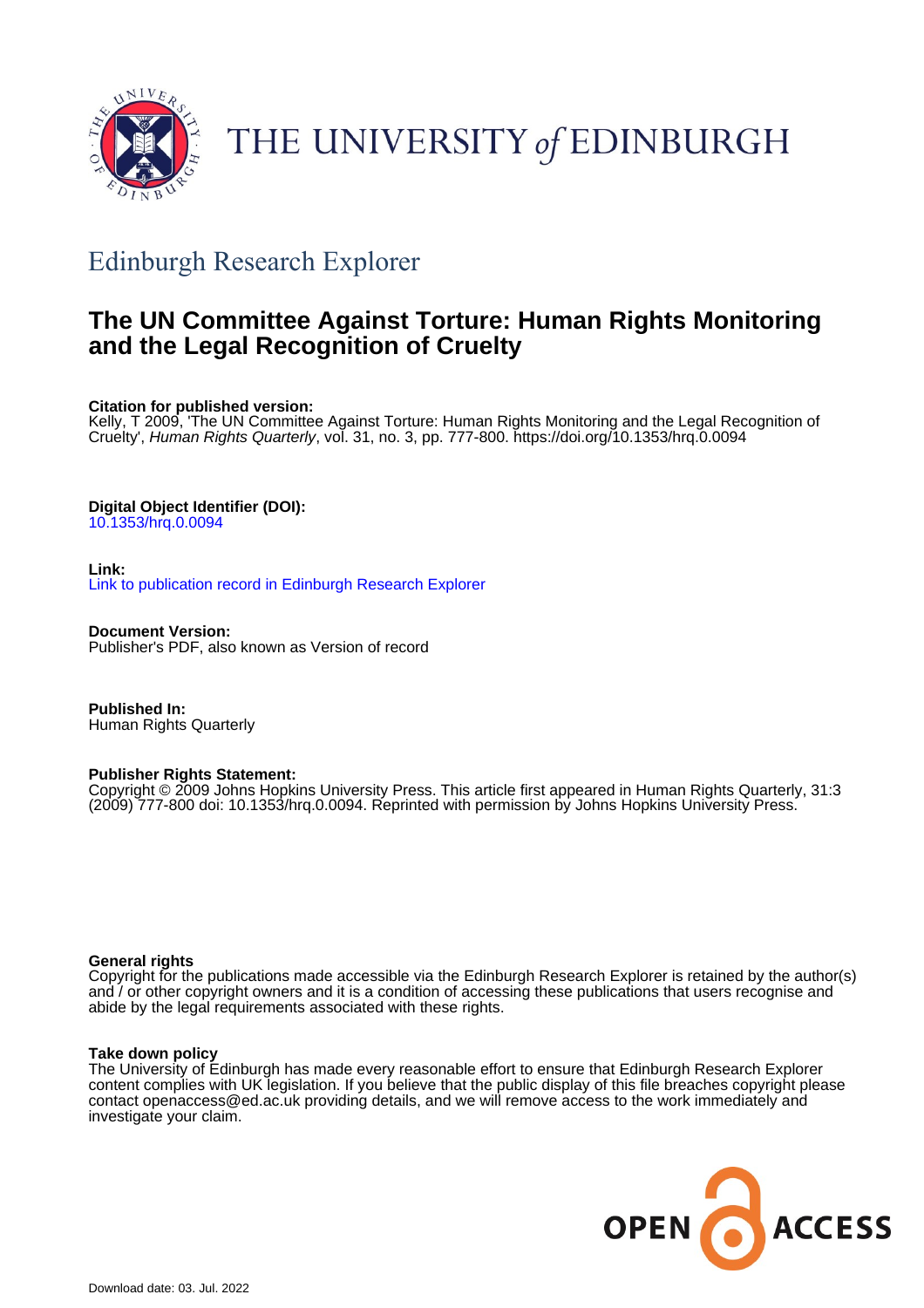### **The UN Committee Against Torture: Human Rights Monitoring and the Legal Recognition of Cruelty**

*Tobias Kelly\**

#### **Abstract**

Focusing on the Committee Against Torture, this article argues that human rights monitoring can hide as much as it reveals. In particular, monitoring should be understood as a "second order" process that displaces the discussion of the causes and consequences of violence in favor of a focus on the systems that are supposed to monitor cruelty. In this process, measurements, monitoring, and prevention are in danger of becoming merged. As such, the ways in which the Committee Against Torture produces and assesses information serves simultaneously to create a depoliticized conception of violence and to reproduce political inequalities between states.

#### **Introduction**

Torture is perhaps the most widely prohibited of all human rights violations and has a significant place in virtually every major international human rights instrument. At the heart of the international prohibition of torture lies the UN Committee Against Torture ("the Committee"), which is charged with

*Human Rights Quarterly* 31 (2009) 777–800 © 2009 by The Johns Hopkins University Press

<sup>\*</sup> *Tobias Kelly* is a Senior Lecturer in Social Anthropology at the University of Edinburgh. He is currently undertaking research on the relationship between medical and legal understandings of torture, and is the author of *Law Violence and Sovereignty Among West Bank Palestinians* and the co-editor of *Paths to International Justice: Legal and Social Perspectives* (both with Cambridge University Press).

The research for this paper was made possible by the generous support of the Nuffield Foundation and the Carnegie Trust for the Universities of Scotland. I would like to thank Sharon Cowan, Marie Dembour, Richard Freeman and Basak Çali for the insightful comments on earlier drafts of this paper.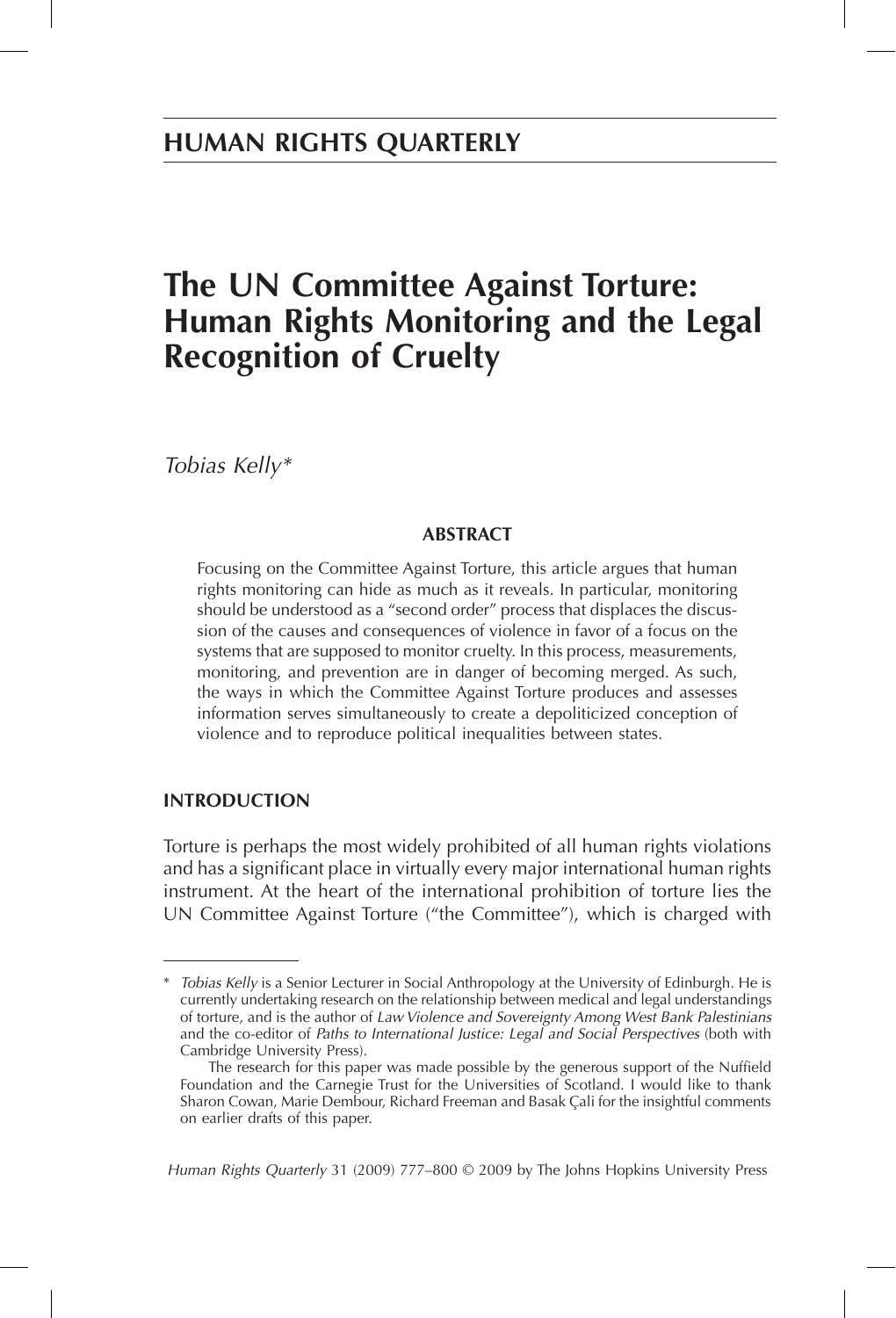monitoring compliance with the UN Convention Against Torture and Other Cruel, Inhuman or Degrading Treatment or Punishment ("CAT"). The work of the Committee plays an important role in defining torture and ensuring that states comply with CAT. As with the other UN human rights committees, however, it lacks the means of enforcement. Instead, the Committee reviews reports from states, alongside information from NGOs and other international bodies, and then issues non-binding recommendations. As such, the Committee is best understood as a form of knowledge production. Based in tranquil Geneva, it sorts, prioritizes, and distinguishes between vast amounts of information.

The recognition of torture presents unique challenges. Torture's particular stigma, as one of the most universally recognized violations of human rights raises the stakes for those states accused of torture. Very few, if any, states willingly admit that they participate in torture. Furthermore, despite its apparent moral absolutism, torture remains a notoriously slippery category to define because its meaning constantly shifts under pressure. Finally, the overwhelming pain of torture, and the often subtle ways it is administered, can block forms of communication, which in turn creates doubt about torture's very existence in any given case.<sup>1</sup> Any attempt to recognize torture must therefore overcome serious political, legal, and epistemological hurdles.

This article turns the ethnographic gaze on the human rights monitoring process, in order to determine the forms of knowledge that human rights monitoring produces about cruelty and suffering. Although monitoring lies at the heart of the UN human rights system, the specific nature of the monitoring process has often been taken for granted and its content seen as self-evident in the wider debates over enforceability and political reform. However, monitoring is not merely a technical process of information gathering, but is suffused with normative assumptions about forms of accountability and responsibility. Monitoring can be understood as having at least two main two goals. The first is to monitor compliance with a UN convention. The second is to promote the human rights contained in a given convention. As such, in the first place the practices and procedures of torture prevention have to be made "monitorable" and amenable to particular forms of assessment. Surfaces have to be created from which information can be read. Human rights indicators, in the shape of statistics, legislation, and codes of practice are much easier for the Committee to deal with than the often messy dayto-day reality of prison guarding or interrogation techniques.

Monitoring does not rely upon direct inspection, but instead relies on information one stage removed from the infliction of violence that is gathered by states, NGOs, and other parts of the United Nations, all of which has to

 <sup>1.</sup> Elaine Scarry, The Body in Pain: The Making and Unmaking of the World (1986).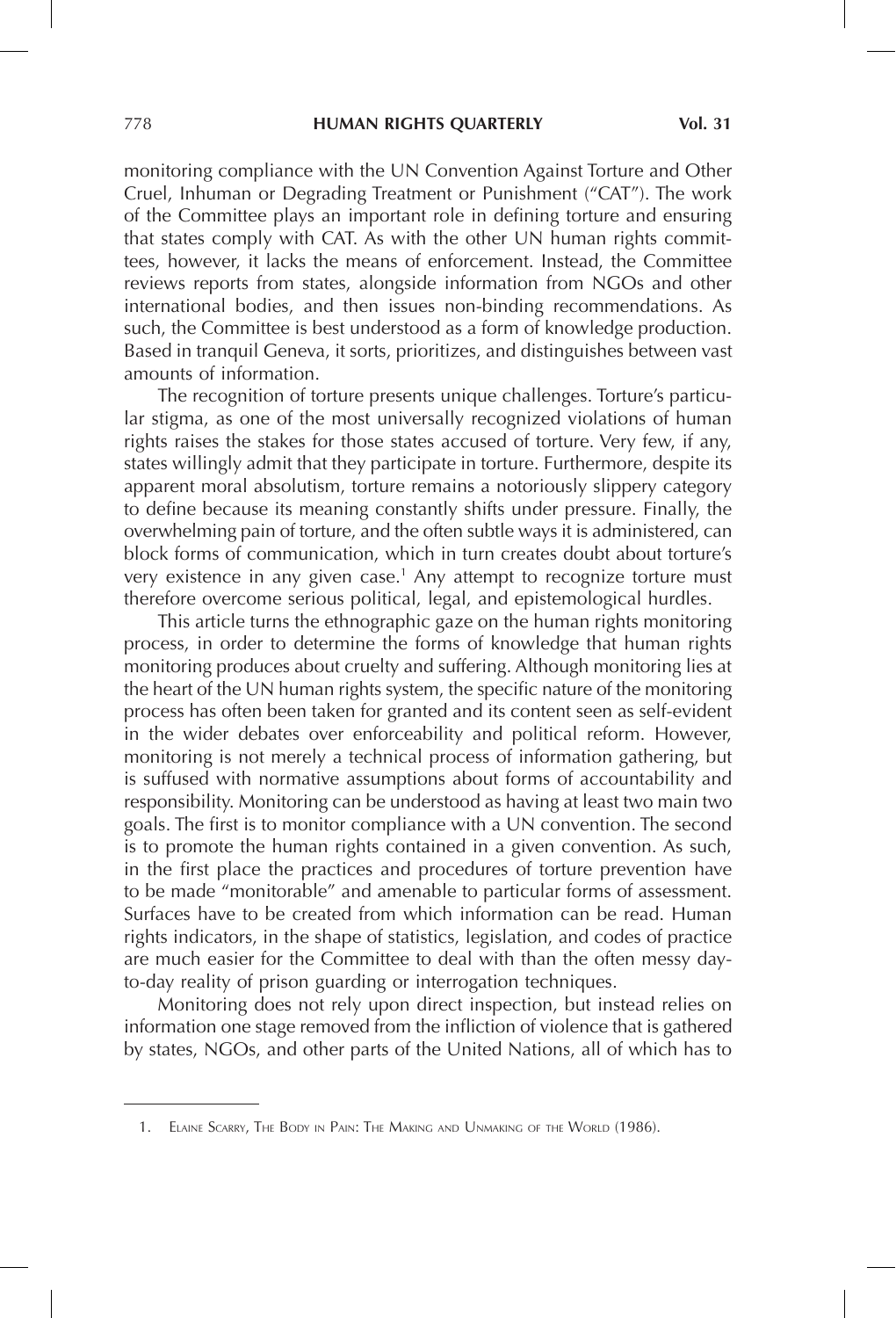be evaluated by the Committee. It is therefore a second order process that does not simply reveal information, but abstracts and codifies it.<sup>2</sup> In a second step, as part of the task of prevention, Committee members also judge the risks presented by particular institutional arrangements. This judgment is an assessment of whether those specific arrangements are more likely to lead to torture or other forms of ill-treatment, for example. Monitoring therefore does not simply use evidence that is "out there," but filters it through judgments about expertise, trust, and risk. However, in this process, discussion of the causes and consequences of violence is often displaced in favor of a discussion of the systems that are supposed to monitor cruelty.<sup>3</sup> Human rights indicators become confused with human rights and there is a slippage between the process of monitoring and the practices designed to prevent human rights violations.

The central argument of this article is that the merging of techniques of monitoring and visions of prevention reproduces a particular vision of the liberal nation-state. In doing so the Committee implicitly assumes that formally liberal institutions produce liberal practices throughout all levels of society and ignores the ways in which liberal politics can produce its own forms of violence. As a result, the monitoring process of the UN Committee Against Torture simultaneously creates depoliticized conceptions of violence and reproduces political inequalities between states. The Committee's process of monitoring compliance with the prohibition against torture therefore does not simply produce transparent forms of knowledge, but can hide as much as it reveals, as the everyday practices and structural inequalities that produce torture are downplayed in favor of a focus on formal processes and procedures.

The argument presented below is based on ethnographic fieldwork at the 2006 and 2007 sessions of the Committee Against Torture. During this period the United States, Qatar, the Republic of Georgia, Togo, Ukraine, Denmark, Guatemala, Italy, Japan, Lichtenstein, the Netherlands, Peru, and Poland presented reports. Throughout this time, I attended the sessions of the Committee as well as interviewed Committee members, staff of the Office of the High Commissioner for Human Rights (OHCHR) Secretariat, and numerous NGO and state representatives. This fieldwork is supplemented by an analysis of the numerous reports produced by the state parties to the Convention, NGOs, and the Committee itself.4

<sup>2.</sup> MICHAEL POWER, THE AUDIT SOCIETY: RITUALS OF VERIFICATION (1997).

 <sup>3.</sup> *Id*.

 <sup>4.</sup> Where not directly cited, quotations and comments in this article from Committee members, NGO representatives, UN civil servants and representatives of state parties come from interviews I conducted during this fieldwork, the notes of which are on file with the author.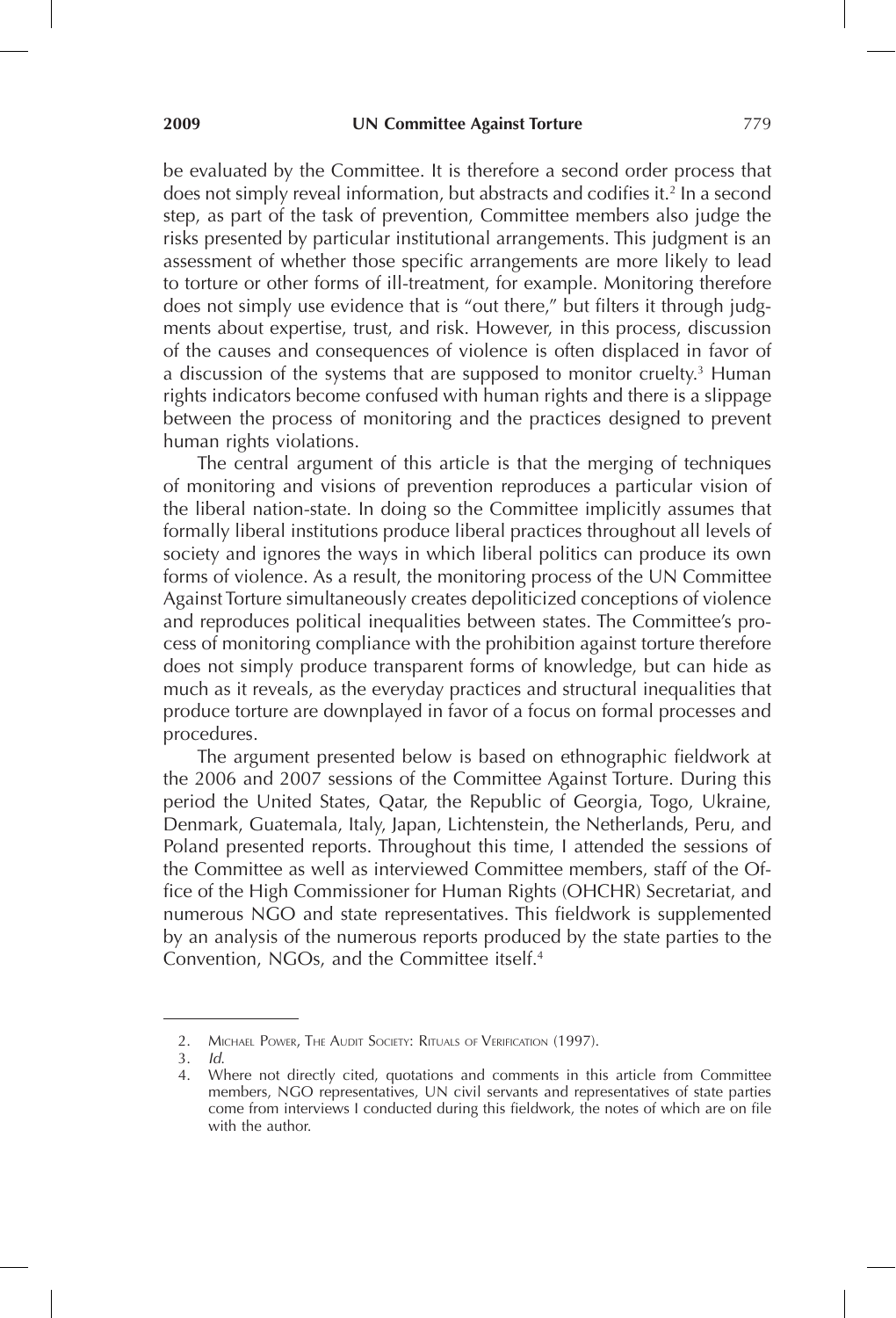#### **ii. Torture, Recognition, and Human Rights**

Despite the moral absolutism against torture, the concept itself remains notoriously vague. At the heart of the prohibition of torture lies a moral objection to suffering and pain. Yet, in medical terms there is no specific syndrome associated with torture victims. Rather, symptoms of torture victims can range from severe psychosis to mild nightmares.<sup>5</sup> The most widely accepted medical condition associated with torture victims, Post-Traumatic Stress Disorder (PTSD), also affects a much wider group of people than those who have been subjected to torture.<sup>6</sup> Furthermore, a diagnosis of PTSD does not capture the whole experience of torture survivors, who are often as concerned with access to housing, welfare, and employment as they are about medical treatment?

One famous argument claims that the distinctive nature of torture lies in its ability to destroy the capacity to communicate.<sup>8</sup> However, the idea that the pain of torture is a fundamentally private experience denies the ways in which pain is itself a social relationship. As Veena Das argues, the statement "I am in pain" is a declarative statement that does not describe a state, but voices a complaint.9 The task for academics, human rights activists and clinicians is therefore to create the conditions that allow the "private experiences of pain to move out into the realm of publicly articulated experiences of pain . . . to create a moral community through the sharing of pain."10 The problem of torture is therefore not one of the failure of language, but the failure of recognition. The issue is not that victims are unable to communicate their suffering, but that lawyers, doctors, and other practitioners find it difficult to recognize when and where torture has taken place. The ways in which legal processes produce or deny claims about torture is therefore a question of great importance.

An understanding of the concept of torture cannot be separated from the legal practices that have shaped its meanings and implications. Torture should be seen as a legal category, referring to specific forms of cruelty and suffering. More specifically, the category of torture is rooted in European legal reform of the seventeenth and eighteenth centuries.<sup>11</sup> The growth of

 <sup>5.</sup> *See* James Jaranson, *The Science and Politics of Rehabilitating Torture Survivors: An Overview*, *in* Caring for Victims of Torture 15 (James Jaranson & Michael Popkin eds., 1998).

 <sup>6.</sup> Derek Summerfield, *A Critique of Seven Assumptions Behind Psychological Trauma*  Programmes in War Affected Areas, 48 Soc. Sci. & MED. 1449 (1999).

 <sup>7.</sup> Duncan Forrest & Françoise Hutton, Guidelines for the Examination of Survivors of Torture (2000).

<sup>8.</sup> SCARRY, *supra* note 1.

 <sup>9.</sup> Veena Das, Critical Events: An Anthropological Perspective on Contemporary India (1995).

<sup>10.</sup> *Id.* at 193.

<sup>11.</sup> John H. Langbein, Torture and the Law of Proof: Europe and England in the Ancien Régime (1977); Edward Peters, Torture (2d ed. 1996).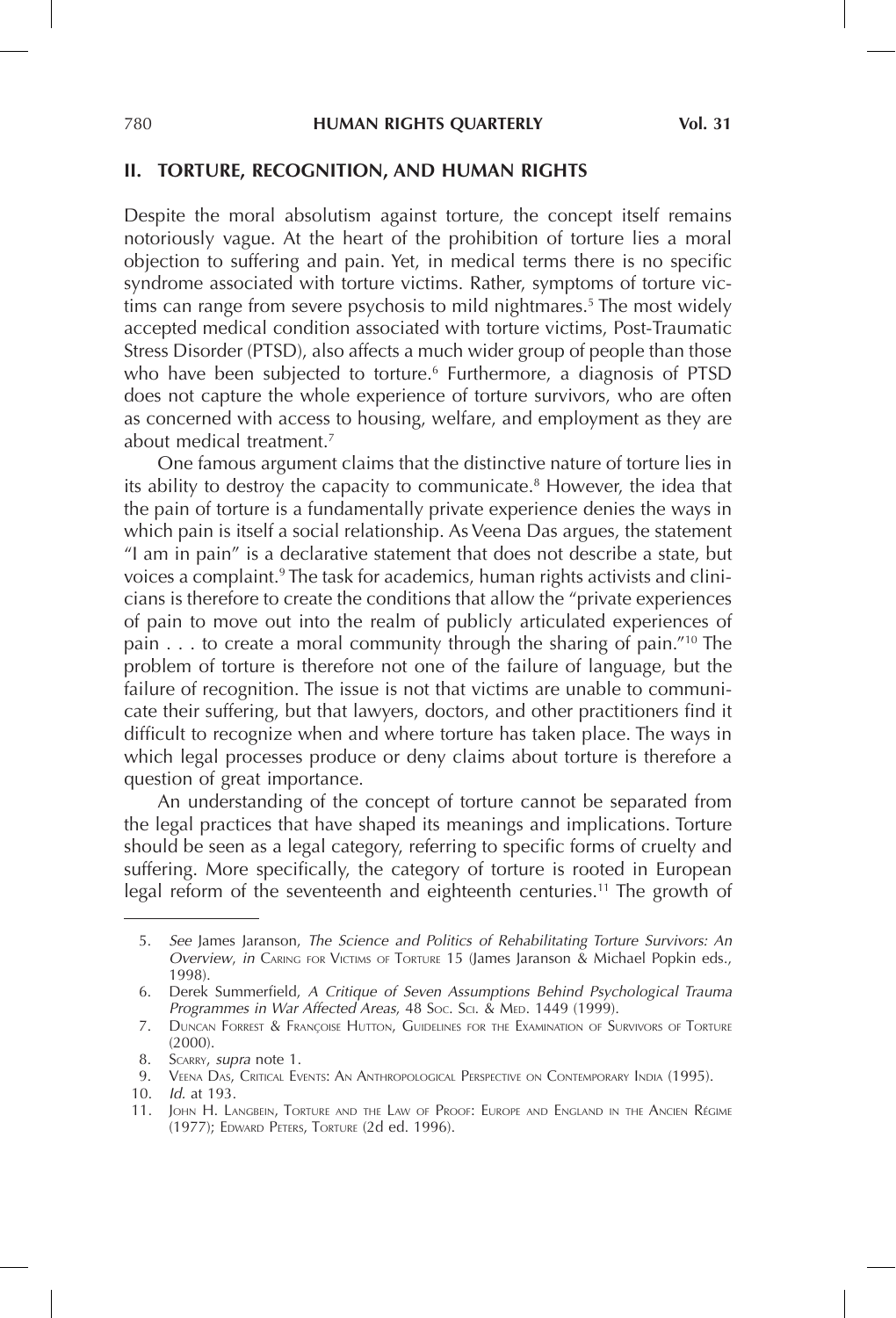judicial torture in medieval Europe was not simply the product of arbitrary and capricious politics, but rather a desire to create legally reliable evidence. Similarly, the abolition of torture took place following the creation of forms of punishment, such as prisons, that unlike the death penalty did not seem to demand absolute levels of proof. The concept of torture has therefore developed not as a direct expression of human experience, but against the background of judicial reforms.

This connection between torture and legal reform does not mean that wider moral and sentimental definitions of torture are commonplace. Indeed the term torture is often applied to a range of activities that far exceed its narrow legal definition. It also does not mean that the legal concept of torture is unified or coherent. There are important and ongoing conflicts over the threshold of the severity of pain and cruelty, the role of intention, the identity of perpetrators, and the positive obligations of states to prevent torture. However, juridical institutions and legal forums remain the central place where the precise meanings of torture are debated and recognized. It is therefore necessary to explore how the production of legal knowledge about torture prioritizes particular forms of knowledge about cruelty and suffering over others. As part of this exploration we need to scrutinize the ways in which legal practices shape and produce, rather than simply distort understandings of suffering.12 The task therefore is not to examine how the legal processes of recognizing torture sanitize subjective experiences, but rather to explore how the legal recognition of torture produces multi-layered, and often contradictory, forms of knowledge about suffering.

Human rights practices play a central role in the recognition of cruelty and suffering. However, UN human rights committees hold an ambiguous position in international law. Although they are at the center of the international human rights system, they lack the ability to determine issues of fact, or to issue legally binding decisions. Their uncertain status is often termed "quasi-legal" or "quasi-judicial." This ambiguity is central to the forms of knowledge produced by the human rights monitoring system. The Committee Against Torture members, for example, operate in a grey area between fact and law because they are never entirely certain of the empirical ground upon which they stand, nor are they able or willing to make clear determinations on matters of legal doctrine. Furthermore, although the Committee members are supposed to monitor compliance, they do not have the resources to launch effective investigations.

In the face of this normative and empirical uncertainty, the Committee members regain a measure of stability through a general distinction between what are seen as culturally and institutionally developed and underdeveloped

<sup>12.</sup> *Compare* Kirsten Hastrup, *Violence, Suffering and Human Rights: Anthropological Reflections,* 3 Anthropoligical Theory 309 (2003).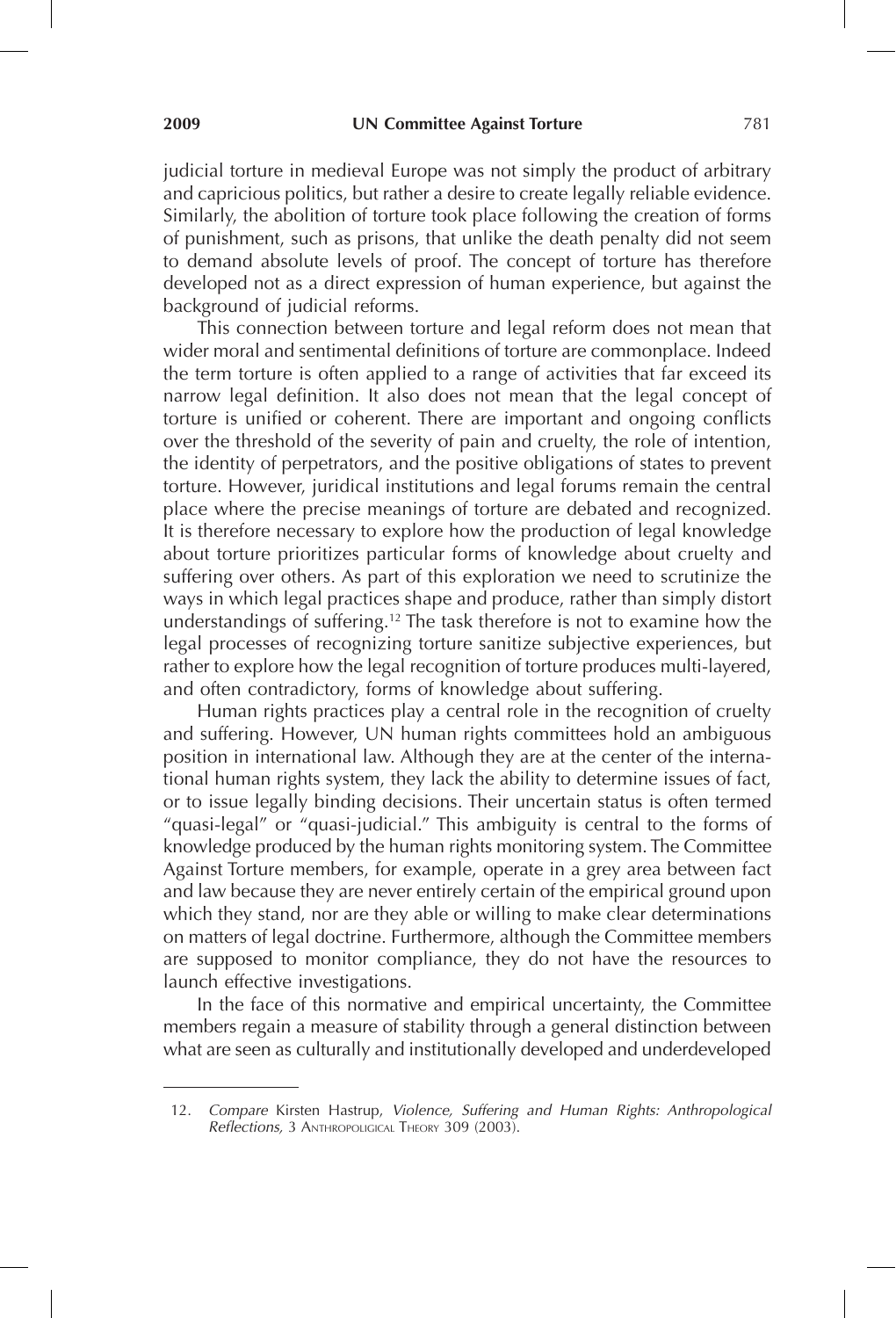states. The relative absence of torture is linked to "liberal" political institutions and values. States that fail to meet this idealized model, which in reality exists nowhere, are treated as pathological failures.<sup>13</sup> From the penal reformers of the eighteenth century, to the debates over the "war on terror," the fight against torture has been associated with the values of a seemingly enlightened modernity.14 The eradication of torture was a central part of the civilizing mission of the nineteenth and twentieth century.<sup>15</sup> More recently, the seeming tension between the use of torture and the purported "values of the civilized world" has been at the heart of debates over the meanings and implications of the war on terror.<sup>16</sup> In practice, the historical opposition between torture and states that claim to uphold the values of civilization is not self-evident.<sup>17</sup> However, at the levels of professed values and legal discourse within those nations at least, torture directly contradicts liberal modernity.

Given international law's links to the values of "modernity" and "civilization," it is perhaps unsurprising that recent work has also highlighted the ways in which international human rights law can reproduce global inequalities.18 Such arguments have illuminated how colonial categories are re-inscribed into the practice of international law. Although these critiques are important, they are often based on the analysis of text or broad histories of international relations and diplomacy. As a result, they ignore the contradictory intentions and desires of the individuals and organizations through which human rights law is reproduced. For the UN Committee Against Torture, the reproduction of the divide between developed and underdeveloped nations is not a deliberate policy, but rather is a product of the political constraints faced by the Committee as well as its institutional weaknesses. The rest of this article, therefore, explores the ways in which international human rights law is produced in the context of cross cutting intentions and institutions, as people grapple with the difficult task of monitoring human rights compliance.

#### **iii. The United Nations Convention Against Torture**

CAT was adopted in 1984, and entered into force on 26 June 1987.19 The United Nations created the Convention after intense lobbying by NGOs,

<sup>13.</sup> Mark Duffield, *Social Reconstruction and the Radicalization of Development: Aid as a Relation of Global Liberal Governance*, 33 Dev. & Change 1049 (2002).

<sup>14.</sup> Stanford Levinson, *Contemplating Torture: An Introduction* to TORTURE: A COLLECTION 23 (Stanford Levinson ed., 2004).

<sup>15.</sup> Antony Anghie, Imperialism, Sovereignty and The Making of International Law (2005).

<sup>16.</sup> Levinson, *supra* note 14.

<sup>17.</sup> Darius Rejali, Torture and Democracy (2007).

<sup>18.</sup> Anghie, *supra* note 15.

<sup>19.</sup> Convention Against Torture and Other Cruel, Inhuman or Degrading Treatment or Punishment, *adopted* 10 Dec. 1984, G.A. Res. 39/46, U.N. GAOR, 39th Sess., Supp. No.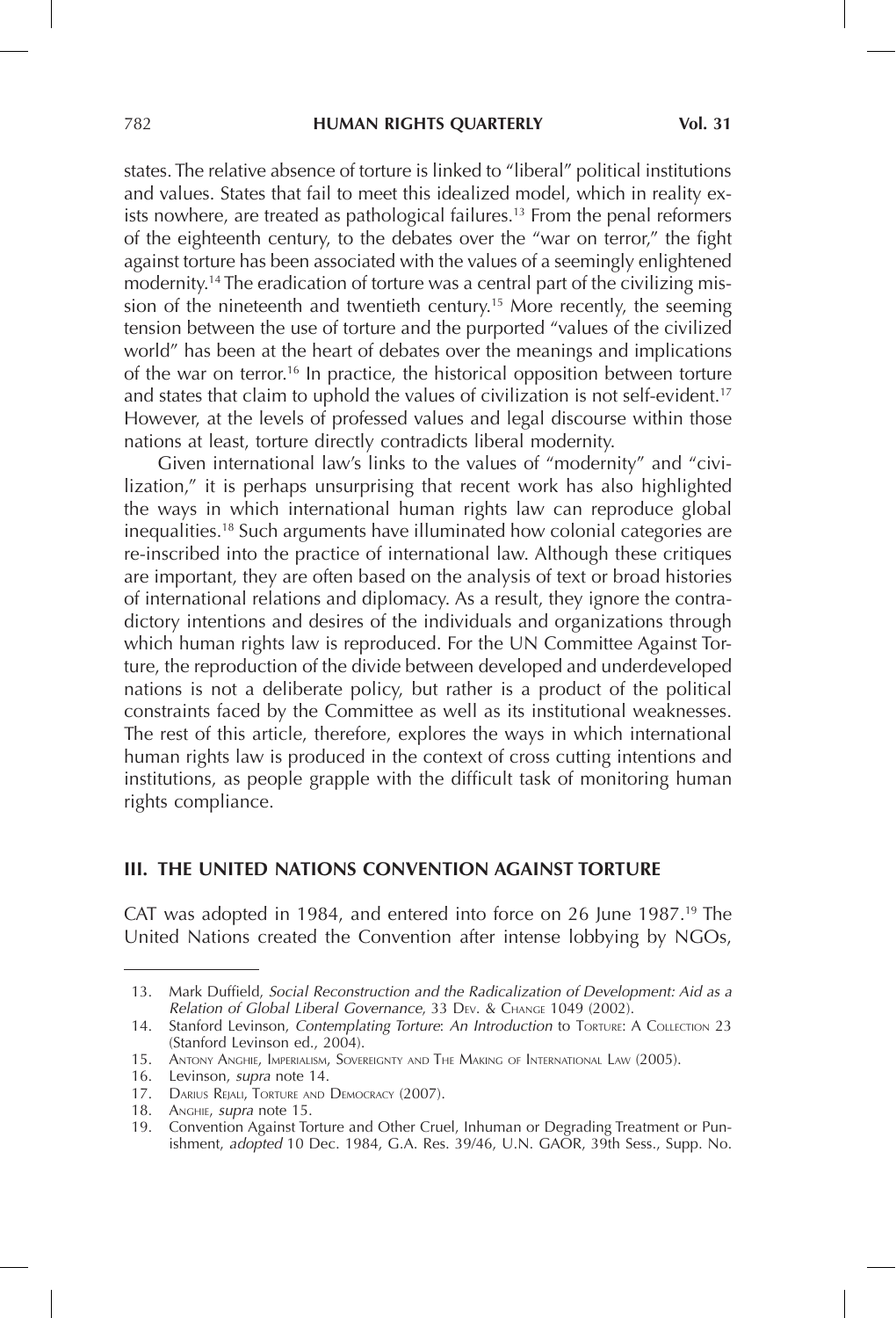most notably Amnesty International. As of April 2009, there are 146 state parties to CAT.20 In its preamble the treaty declares its aim is "to make more effective the struggle against torture and other cruel, inhuman or degrading treatment or punishment throughout the world." Article 1 defines torture as any act that causes mental or physical pain that is inflicted in order to obtain information, a confession, or to coerce and intimidate. Importantly, the Convention's definition of torture in Article 1 does not include "pain or suffering arising only from, inherent in or incidental to lawful sanctions." The prohibition of torture is absolute. It has no exceptions for security reasons or otherwise, and Article 2 states that "[n]o exceptional circumstances whatsoever . . . may be invoked as a justification of torture." The central principle behind the Convention is the prevention of impunity by ensuring that torture is effectively criminalized by member states.

The Committee was established by CAT in order to monitor compliance with the Convention.<sup>21</sup> The Committee is made up of ten members, elected every four years by the states that have ratified the Convention. Members are nominated by their states, but once they sit on the Committee they are supposed to act independently. The practice has been to have two South American, two African, three European, one North American, one Eastern European, and one Chinese member. Of the ten members in 2008, two worked in NGOs, three were diplomats, three worked in law schools, and two as judges.

By establishing a monitoring committee CAT mirrors other UN human rights treaties. As Roger Normand and Sarah Zaidi argue, signatory states were unable to agree on the precise powers of the UN human rights system from the outset, with the United States and USSR particularly keen to avoid any restrictions on sovereignty.<sup>22</sup> This disagreement resulted in a monitoring process with a deliberately restricted mandate. As with the other committees, the terms of reference for the Committee Against Torture leave considerable room for interpretation and contestation between states and the Committee members. As such, it is crucial to recognize that the roles and processes of the Committee are constantly changing. The Committee is not a functional product of international governance, or a direct response to international human rights violations. Rather, the practices of the Committee are frag-

 <sup>51,</sup> U.N. Doc. A/39/51 (1985) (*entered into force* 26 June 1987), *reprinted in* 23 I.L.M. 1027 (1984), *substantive changes noted in* 24 I.L.M. 535 (1985) [hereinafter CAT].

<sup>20.</sup> U.N. Treaty Collection, Status of Convention Against Torture and Other Cruel, Inhuman or Degrading Treatment or Punishment, *available at* http://treaties.un.org/Pages/ViewDetails. aspx?src=IND&id=129&chapter=4&lang=en.

<sup>21.</sup> CAT, *supra* note 19, at arts. 17–18.

<sup>22.</sup> Roger Normand & Sarah Zaidi, Human Rights at the UN: The Political History of Universal Justice (2008).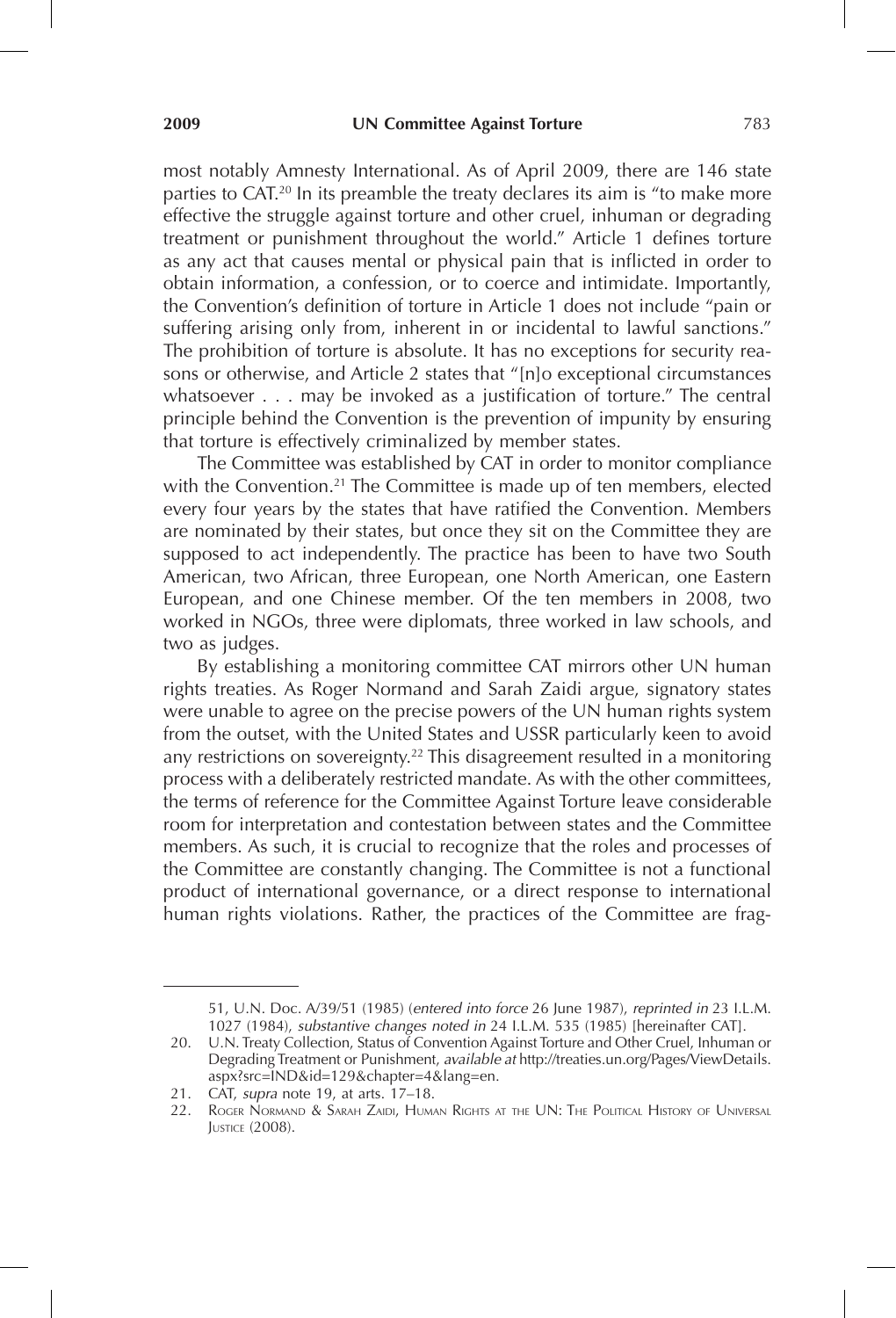mented and conflicted because they are produced through the interaction of international diplomats, UN civil servants, and NGOs.<sup>23</sup>

To comply with their obligations under the Convention, state parties must submit an initial report one year after ratifying the Convention and a periodic report every four years thereafter. The Convention merely requires states to "submit to the Committee . . . reports on the measures they have taken to give effect to their undertakings under this Convention."<sup>24</sup> It does not detail the format of the reports, their length, or the forms of information required. Historically, there has been a wide variation in the reports sent to the Committee. The Committee does issue guidelines for the presentations of reports, but these are not always followed. In the late 1990s, the Committee also adopted the practice of sending a list of issues, essentially a request for further information after the periodic report had been submitted, six months prior to examining a state's report.25 Additionally, in 2007, the Committee adopted a new procedure to send out an initial set of issues upon which the reporting state is asked to base its periodic report.26

As with the reporting process, the specific process through which reports are examined is not set out in the Convention. As of 2008, the Committee meets twice a year, once in May and once in November, for three and two weeks respectively. Reporting states have the opportunity to present their report, and then those states receive questions from the members. After questioning, the state has thirty-six hours to reply. After examination, the Convention enables the Committee to, "at its discretion, decide to include any comments."27 CAT does not make these comments obligatory, nor does it set out their form. Over the years there has been much variation in what have come to be called "conclusions and recommendations." The very term "recommendation" is a discretionary insertion from the Committee and is not included in the text of the Convention. Originally, the conclusions were issued by individual members, not by the Committee as a whole. More recently the Committee has moved towards more systematic conclusions that include positive comments as well as subjects of concern. The Committee attaches distinct recommendations to each issue.28

<sup>23.</sup> Balakrishnan Rajagopal, *From Resistance to Renewal: The Third World, Social Movements and the Expansion of International Institutions*, 41 HARV. INT'L L. J. 529 (2000).

<sup>24.</sup> CAT, *supra* note 19, at art. 19 ¶1.

<sup>25.</sup> Committee Against Torture, Harmonized Guidelines on Reporting Under the International Human Rights Treaties, Including Guidelines on a Core Document and Treaty-Specific Documents, Extract of HRI/GEN/2/Rev.5, *available at* http://www2.ohchr.org/english/ bodies/cat/docs/HRI-CoreGuidelines-CAT.doc.

<sup>26.</sup> Office of the United Nations High Commissioner for Human Rights (OHCHR), New Optional Reporting Procedure Adopted by the Committee Against Torture, *available at* http://www2.ohchr.org/english/bodies/cat/reporting-procedure.htm.

<sup>27.</sup> CAT, *supra* note 19, at art. 19 ¶4.

<sup>28.</sup> OHCHR, Committee Against Torture—Working Methods: Overview of the Working Methods of the Committee Against Torture, *available at* http://www2.ohchr.org/english/ bodies/cat/workingmethods.htm#a4.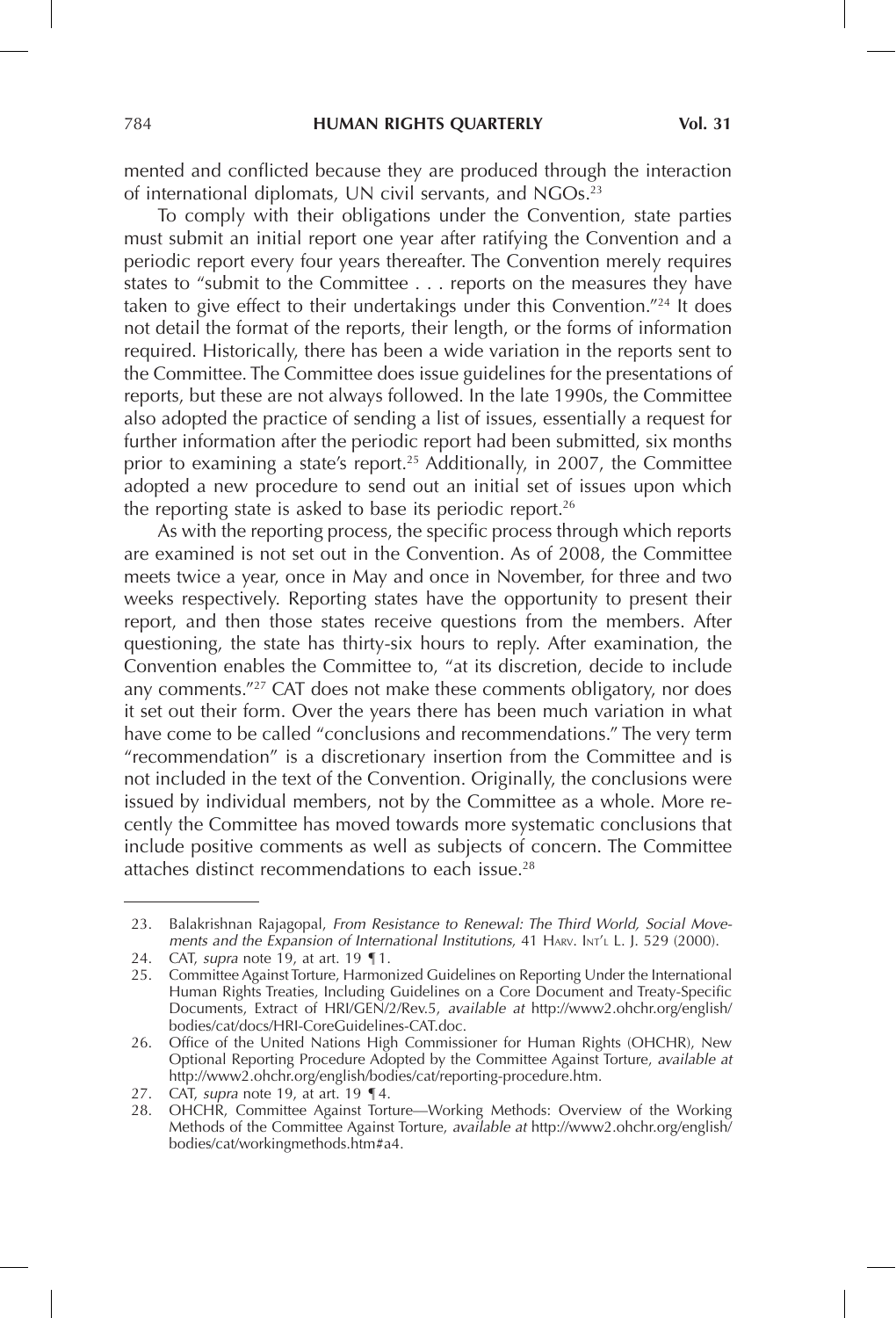Alongside the formal Committee sessions, CAT establishes three parallel mechanisms.29 The first is a system of complaints, known as communications, by private individuals about specific incidences of torture. States opt into this process and decisions are then communicated to the state and petitioner involved. The second is a "confidential inquiry" by one of the Committee members. Committee members have only employed this process in three cases (Brazil, Egypt, and Turkey). Finally, and perhaps most importantly, an Optional Protocol to the Convention (OPCAT) entered into force on 22 June 2006. OPCAT established a sub-committee in order to ensure a "system of regular visits undertaken by independent international and national bodies to places where people are deprived of their liberty, in order to prevent torture and other cruel, inhuman or degrading treatment or punishment."30 At the time of writing, the OPCAT process is in its initial stages and its direct relationship to the Committee is still largely undefined. The focus of this paper, then, is the state reporting process, as that remains the most comprehensive part of the monitoring process.

The general consensus amongst commentators, NGOs, and even many diplomats and UN employees is that the Committee is weak. Common complaints include the claim that the Committee's members do not have the necessary levels of expertise to grasp complicated legal issues, and that they do not understand the implications of their formal independence. Academic writings also routinely describe the monitoring process as being in crisis.<sup>31</sup> However, it is important to note that although states complain about the Committee's ineffectiveness, the design of the Committee and its membership is decided by the states themselves. As such, the limitations of the Committee should not be seen simply as a failure, but rather as the product of a deliberately restricted mandate. Realist critiques of the UN human rights system are liable to dismiss human rights monitoring as an unenforceable irrelevance. Recent work, however, has suggested that the influence of the various UN human rights committees is diffuse and indirect because their conclusions, recommendations, and communications take on a life of their own.32 NGOs, courts, and even governments use the Committee's recom-

<sup>29.</sup> CAT, *supra* note 19, at arts. 20 ¶2, 22.

<sup>30.</sup> Optional Protocol to the Convention Against Torture and other Cruel, Inhuman or Degrading Treatment or Punishment, *adopted* 18 Dec. 2002, G.A. Res. A/RES/57/199, U.N. GAOR, 57th Sess., art.1, U.N. Doc. A/RES/57/199 (2003) (*entered into force* 22 June 2006), *reprinted in* 42 I.L.M. 26 (2003).

<sup>31.</sup> Roland Bank, *Country-oriented Procedures Under the Convention Against Torture: Towards a New Dynamism*, *in* The Future of UN Human Rights Treaty Monitoring 145 (Philip Alston & James Crawford eds., 2000); James Crawford, *The UN Human Rights Treaty System: A System in Crisis?, in* The Future of UN Human Rights Treaty Monitoring, *supra*, at 1.

<sup>32.</sup> Sally Engle Merry, Human Rights and Gender Violence (2006).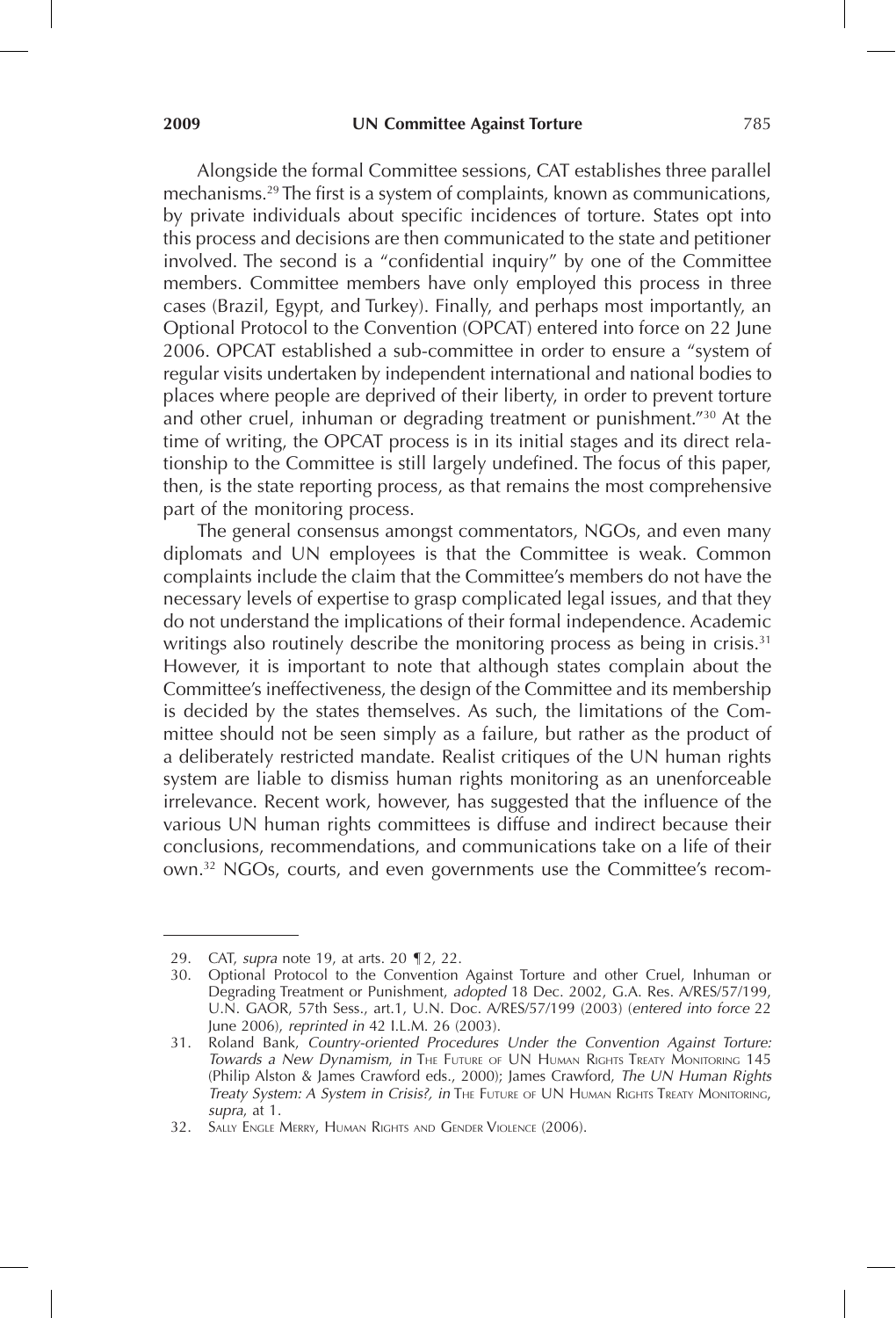mendations in their own political struggles. Despite the many weaknesses and criticisms of its work, it is therefore important to understand the logic and structure of the specific forms of knowledge produced by the UN Committee Against Torture. The rest of this section will therefore examine the sources of information with which the Committee works.

#### **A. State Reports**

The principal source of information for the Committee is the reports produced by each signatory state. Reports are meant to describe new measures and developments that relate to the implementation of the Convention since the last report. States are supposed to report every four years,<sup>33</sup> yet many of them do not do so, and several have not reported since ratifying the Convention. The Committee has no powers to force states to submit reports and according to one estimate over 70 percent of states have overdue reports.<sup>34</sup> For those states that do provide reports, they can refuse to answer the questions of the Committee, or answer in a way that obscures the situation on the ground.35 For example, states often fill their written reports with long lists of legislation and formal polices, rather than concrete practices. Faced with these vast amounts of information, the Committee has to decide how much of it is reliable and how much of it is mere window-dressing.

However, the Committee has limited investigatory powers to supplement the information they receive from states. The Committee's financial and time resources are severely constrained. Members are unpaid and only work in Geneva for five weeks a year. The rest of the time they have other jobs. Although the Committee is supported by a secretariat drawn from the civil servants of the OHCHR, none of these civil servants works for the Committee full time. Some Committee members, especially those with NGO backgrounds, do carry out their own private visits, but do so out of their own funds and on their own time. The resources available to the Committee are far smaller than those available to any state so the Committee operates with an information deficit in relation to the states whose reports it examines.

#### **B. NGOs and the Committee**

To a great extent, the Committee relies on information supplied by NGOs. As such, NGOs can play a central role in setting the Committee's agenda, the

<sup>33.</sup> CAT, *supra* note 19, at art. 19 ¶1.

<sup>34.</sup> ANNE BAYEFSKY, THE UN HUMAN RIGHTS TREATY SYSTEM: UNIVERSALITY AT THE CROSSROADS 7 (2001).

<sup>35.</sup> *See* Merry, Human Rights and Gender Violence, *supra* note 32.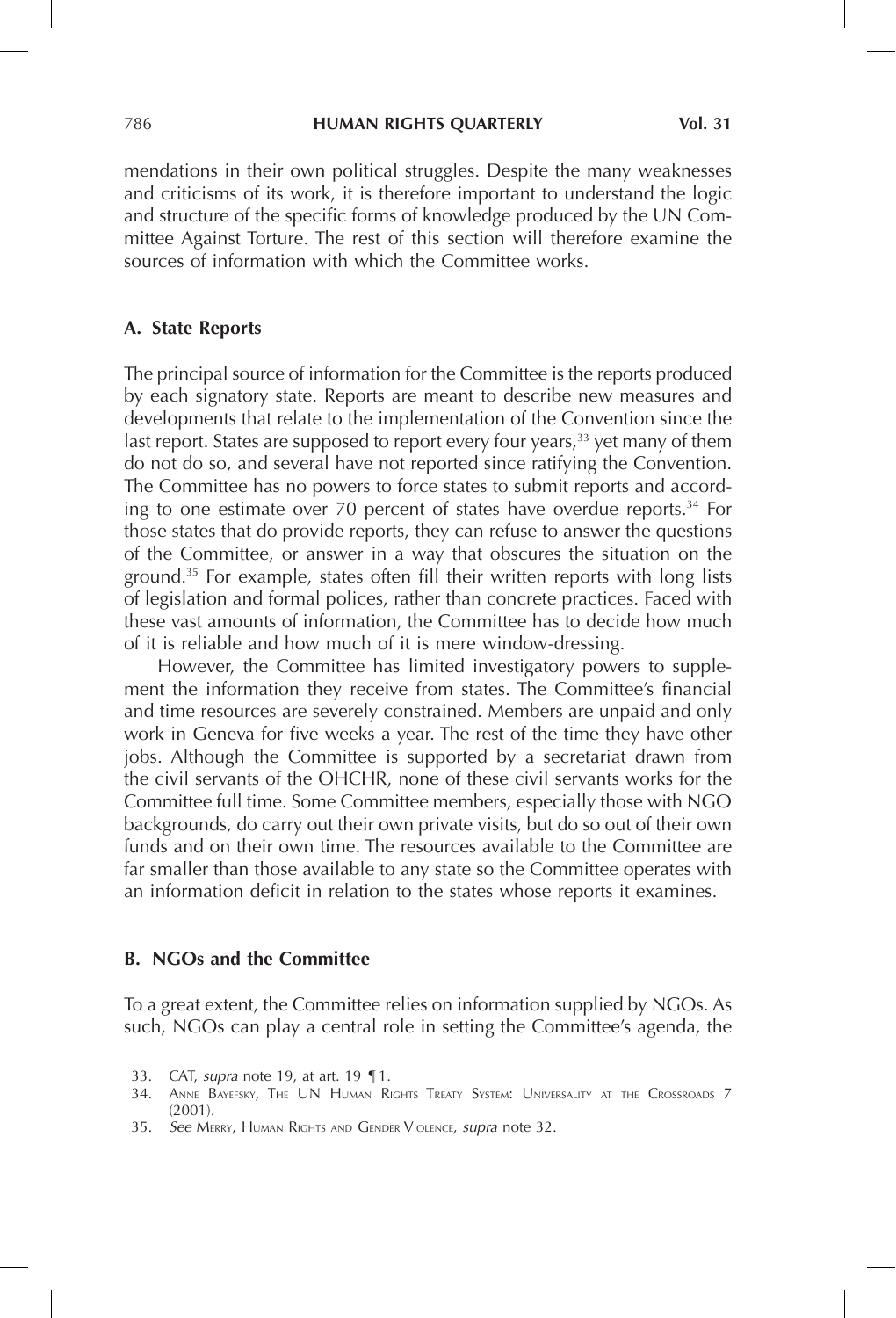questions they ask, and eventually the recommendations that they make. Officially NGOs are only supposed to contact the Committee members through the Secretariat, but in practice they often do so independently, especially if they have an ongoing relationship with an individual member. The involvement of NGOs can begin up to a year prior to a state's session, when they meet the Committee's country rapporteurs and the OHCHR Secretariat in order to explain the key issues the Committee should address. Prior to the session, NGOs also normally submit written "shadow reports." The Committee Against Torture has probably formalized the participation of NGOs to a greater extent than any other part of the UN human rights system. For example, the Committee sets aside formal closed briefing sessions, complete with translators.<sup>36</sup>

Given the involvement of NGOs, the Committee often appears to be influenced by the information provided by NGOs. During state sessions members sometimes refer directly to information from human rights organizations, especially if the organization has a high international profile. More often than not, however, members simply quote from the NGOs reports, without indicating the source. It is possible to trace the issues raised in shadow reports and in NGO briefings to those that arise in the formal sessions. The World Organisation Against Torture (OMCT), for example, carried out a survey that found that in the reports in which it had engaged, between 18 percent and 53 percent of the recommendations produced by the Committee could be traced back to recommendations originally made by OMCT.<sup>37</sup>

Despite heavy NGO participation in general, there is often a disparity in the amount of information provided by NGOs on different states. Over fifteen NGOs submitted information for the US report, where as no organization did so for Qatar. Similarly, only one international NGO was present for the report from Togo. Smaller NGOs are also often confused by the rules of the Committee, which are slightly different from the other branches of the UN human rights treaty monitoring system and are also constantly changing as the Committee adjusts its procedures. The Committee also faces a particular problem in assessing the relative credibility of information produced by NGOs. The policy of accepting any submitted information creates a problem of whether to trust all of the information, and how much relative weight to give it. The Committee makes some attempt to check claims against press reports, national human rights ombudsmen, and information supplied by other UN organizations. To a large extent, however, the Committee members

<sup>36.</sup> OHCHR, Participation of Non-Governmental Organizations (NGOs) and National Human Rights Institutions (NHRIs) to the Reporting Process to the Committee Against Torture, *available at* http://www2.ohchr.org/english/bodies/cat/follow\_up\_ngo.htm.

<sup>37.</sup> ORGANISATION MONDIALE CONTRE LA TORTURE, RAPPORT NARRATIF (2006) (on file with author).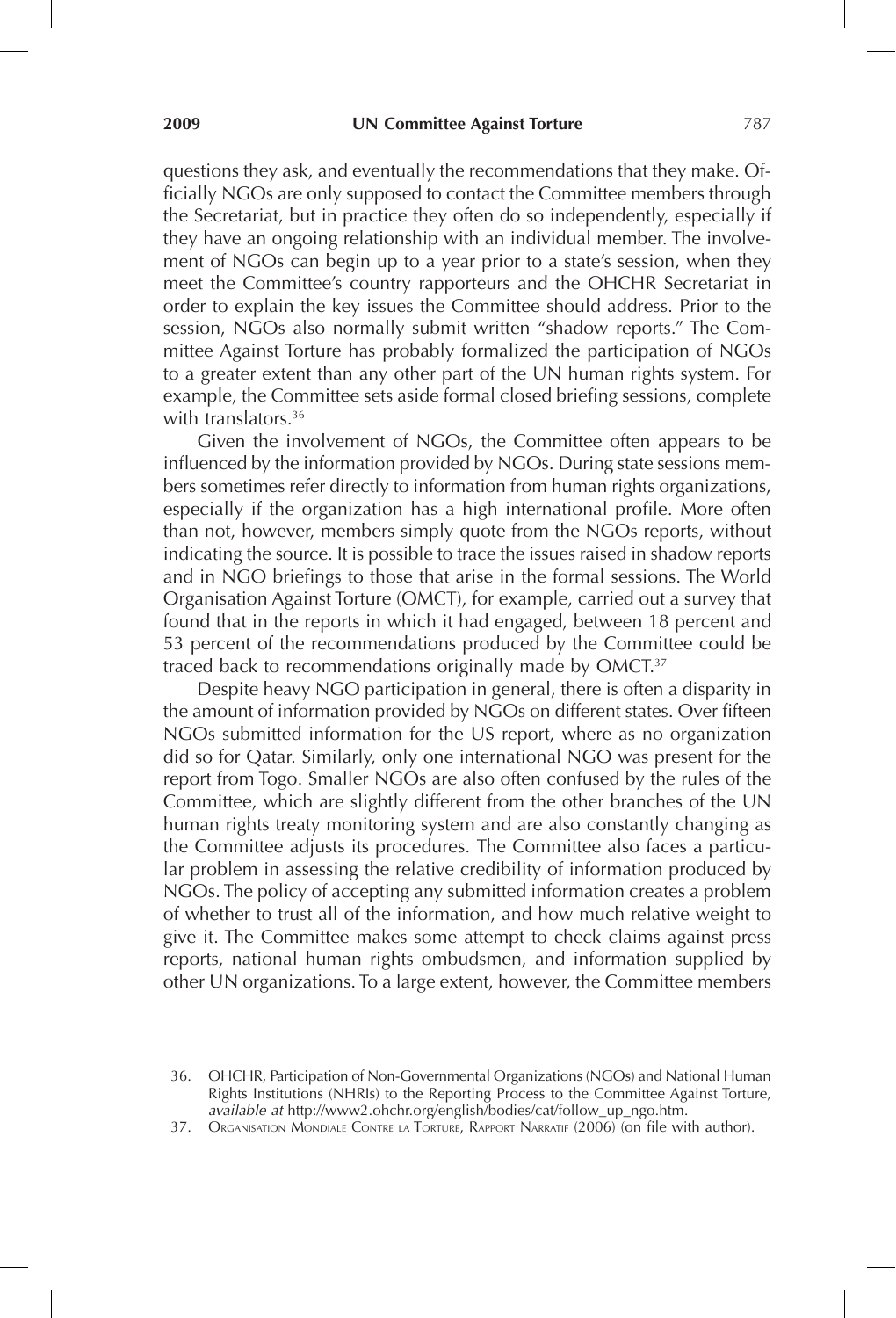can only rely on the relative reputation of the organization that submitted the information. As a result, the Committee tends to rely on the information supplied by the larger international NGOs.

Nearly all of the Committee members recognize that they could not do their work without the input of NGOs, and they depend on human rights organizations for their basic information.38 However, the extent to which they are open to NGO involvement varies from member to member, and is often linked to whether the respective member has an NGO background. One Committee member, for example, who works for a psychosocial organization, told me that she found the involvement of NGOs in the process as one of its most refreshing features. Another, who worked as a diplomat, said that he thinks NGOs take up too much time. Some states also complain that NGOs are too influential in the process, and that they have not come to Geneva to have a discussion with a domestic NGO. In sum, while NGOs play a central role in the Committee's information gathering process, their position is contested by both states and Committee members.

#### **C. Gaps in Knowledge and the Monitoring Process**

The Committee's information gathering about torture and compliance with CAT is marked by gaps, inconsistencies, and questions. Problems in the institutional capacity of the Committee, the lack of knowledge of its members, and its technical procedures contribute to the Committee's difficulty in assessing the information provided by any particular state as compared to the situation in reality. One particular problem is that there is a routine delay of two years between the report's submission and its being heard. Yet, if all the states that are supposed to send reports did so the delay would be much longer. An additional problem is that two yearly meetings for a total of five weeks is simply not long enough to process the large amounts of paperwork included in the reports. For example, for the US report, NGOs and the US delegation together submitted over 3,200 pages of documentation. This amount was abnormally high, but Committee members often complain that they do not have time to read all the documents for a particular session. Additionally, translation of the documents poses a problem. For the US report, for example, one of the two rapporteurs only worked in French. Although the initial US report, written in English, was translated into French, the written replies were not. The result is that large parts of the replies are not available to the Committee members who do not share the language of the written report.

<sup>38.</sup> Merry, Human Rights and Gender Violence, *supra* note 32, at 69.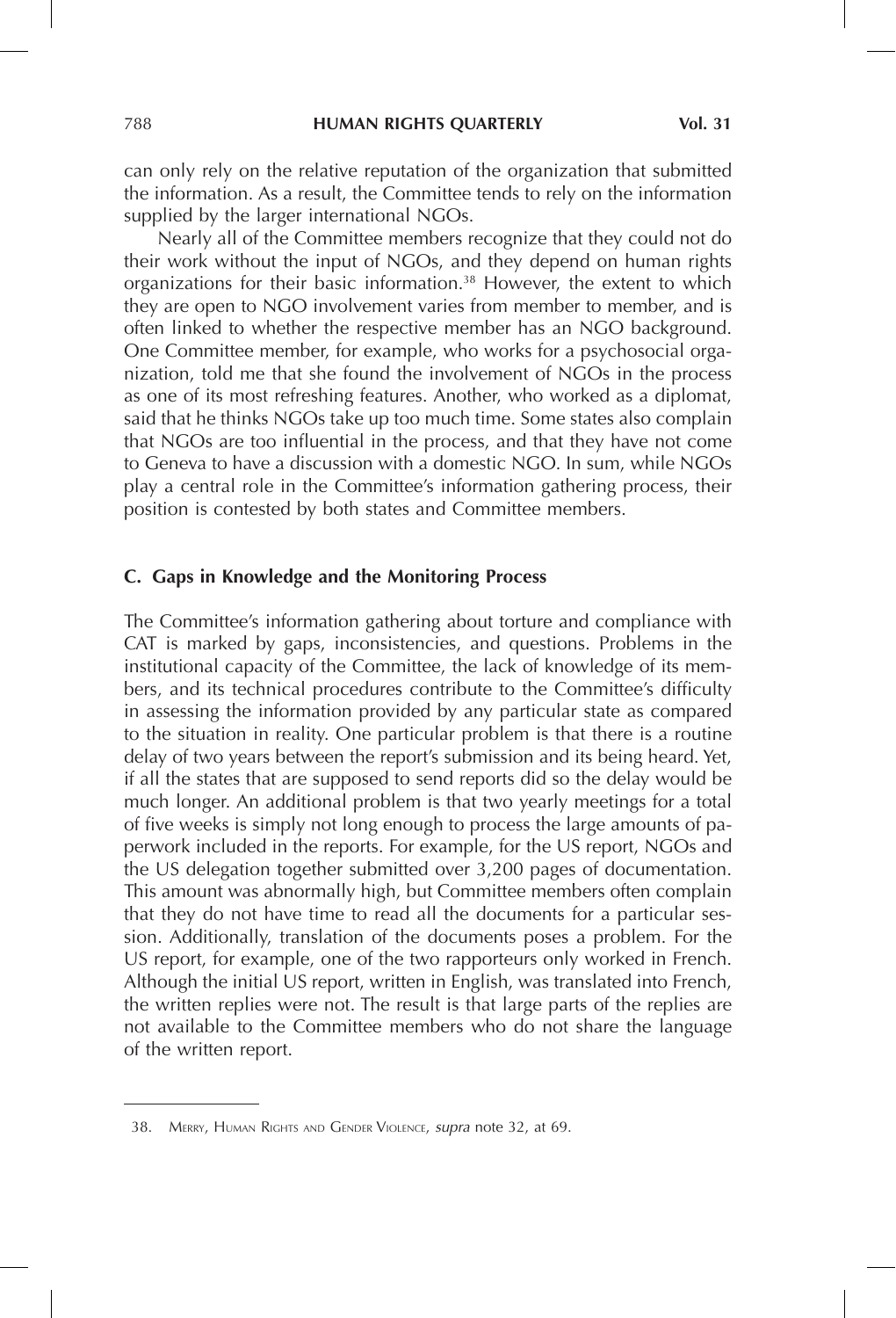#### **2009 UN Committee Against Torture** 789

The gaps and limitations in the knowledge produced by the Committee mean that it has to rely on information that is one step removed from the direct infliction of torture. Rather than direct observation it depends on secondary sources, above all states. As such, monitoring produces evidence that is not taken from the "scene of crime," but rather comes from secondary human rights indicators in the shape of claims about policies, institutional design, legislation, and statistics. The monitoring process, therefore, involves judgments about the risk, expertise, and trustworthiness of NGOs, and above all reporting states. At the level of information gathering, there is a movement towards a focus on procedures and principles, and at the level of assessment there is an implicit assumption that the institutions associated with liberal democracies are less likely to produce torture.

*1. As to the facts . . .*

The result of the Committee's restricted mandate and limited investigatory powers is that the Committee cannot and does not make factual determinations, or even firm allegations. As a result, the Committee members pose questions to reporting states that are highly qualified. Rather than making direct allegations, members ask states to comment on existing allegations. They use phrasing such as: "I have a feeling that . . .," "there are strong allegations that . . .," or "could you comment on . . ." Often members go so far as to admit they know relatively little about the situation in the state before them. During the session on Georgia, for example, the rapporteur said that he did "not know very much" about the country. In private, most Committee members admit that to a certain extent they defer to the state's claims. When disagreements over basic factual issues arise, the Committee is in no position to determine who or what is correct. The Peruvian delegation, for example, told the Chair that he was simply wrong to suggest that political prisoners might have been convicted by evidence obtained through torture, and that he should provide any names and dates to back up these allegations. In such conflicts the Committee does not determine who is correct, but either asks for more information or, more often than not, leaves the question open.

The inability to make factual determinations means that the Committee tends to focus on procedures and principles rather than on specific cases. The precise questions often vary according to the background of the members. The two members who are judges ask questions about the rule of law, whereas the two members with NGO backgrounds often ask about gender issues and children. In general, the questions either concern broad policies, institutional arrangements, or statistical clarifications. One of the Committee members, for example, complained to the Georgian delegation that there were no statistics on the number of calls to a hotline that was established to hear complaints of torture.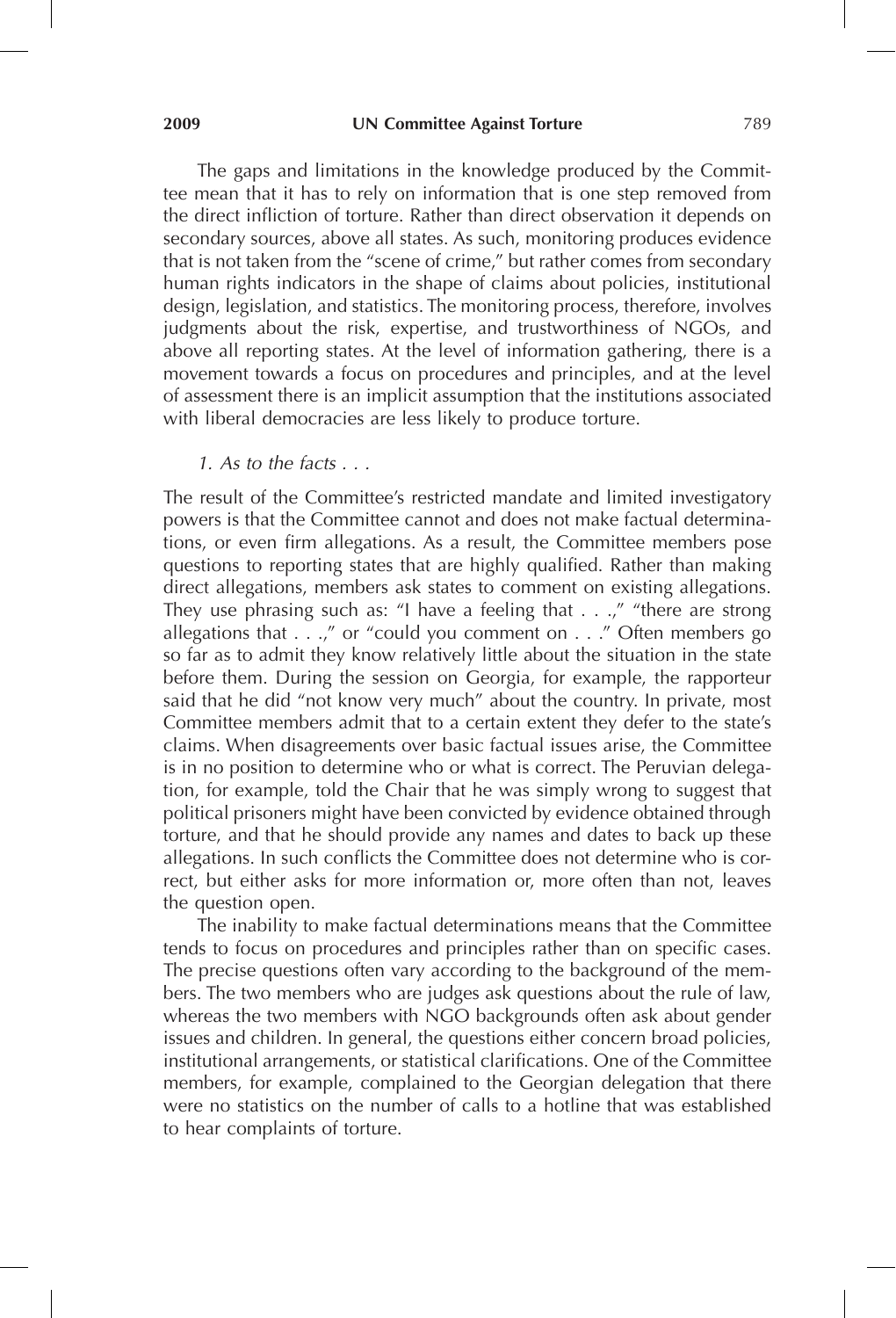The polite tone and general nature of the questions makes them relatively easy for states to avoid answering. It is also difficult for the Committee and observing NGOs to track which questions have been asked and answered. Committee members often ask their questions in a way that obscures when one question starts and another ends. Sometimes it is unclear if a question has been asked at all. When the states reply to the Committee's questions they often choose to group them according to themes. States also say they will provide written answers to follow-up questions.<sup>39</sup> General questions often also invite general answers, whereas specific questions are met with a mass of information that the Committee cannot fully digest. In this context, specific substantive issues almost always give way to general issues of principle and procedure.

#### *2. On matters of law . . .*

Alongside the uncertainty over factual determinations, the jurisprudence of the Committee is notoriously underdeveloped. Although CAT seeks to define the general scope of torture to a greater degree than any other international human rights instrument, there are few explicit statements by the Committee on the nature of treaty obligations. In part this is due to a deliberate case of constructive ambiguity. For example, members argue that they do not want to create a clear distinction between torture and cruel, inhuman, or degrading treatment or punishment (CIDTP), as this will create a line to which states will automatically move towards. By leaving the division between the two categories unclear the Committee has more room to operate. NGOs also criticize the Committee for constantly shifting its jurisprudence, and argue that the Committee makes some claims and drops them later. In general, the Committee members move between narrow and broad interpretations of the Convention. In particular, there is a tension between the use of a specific legal definition of torture that refers directly to the Convention, and a more expansive definition based on what might be called ethical sensibilities. In recent years, for example, several members have started asking questions about domestic violence. Some members welcome this expansion of the Committee's remit and say that although domestic violence may not be strictly covered by the Convention, it is important for the Committee not to be too legally narrow. Other Committee members, however, believe that domestic violence is outside the scope of the Committee's responsibility because it is committed by private actors, not public officials.

<sup>39.</sup> There is a formal follow up process through which states are supposed to supply further information within a year on specific points asked for by the Committee its concluding recommendations.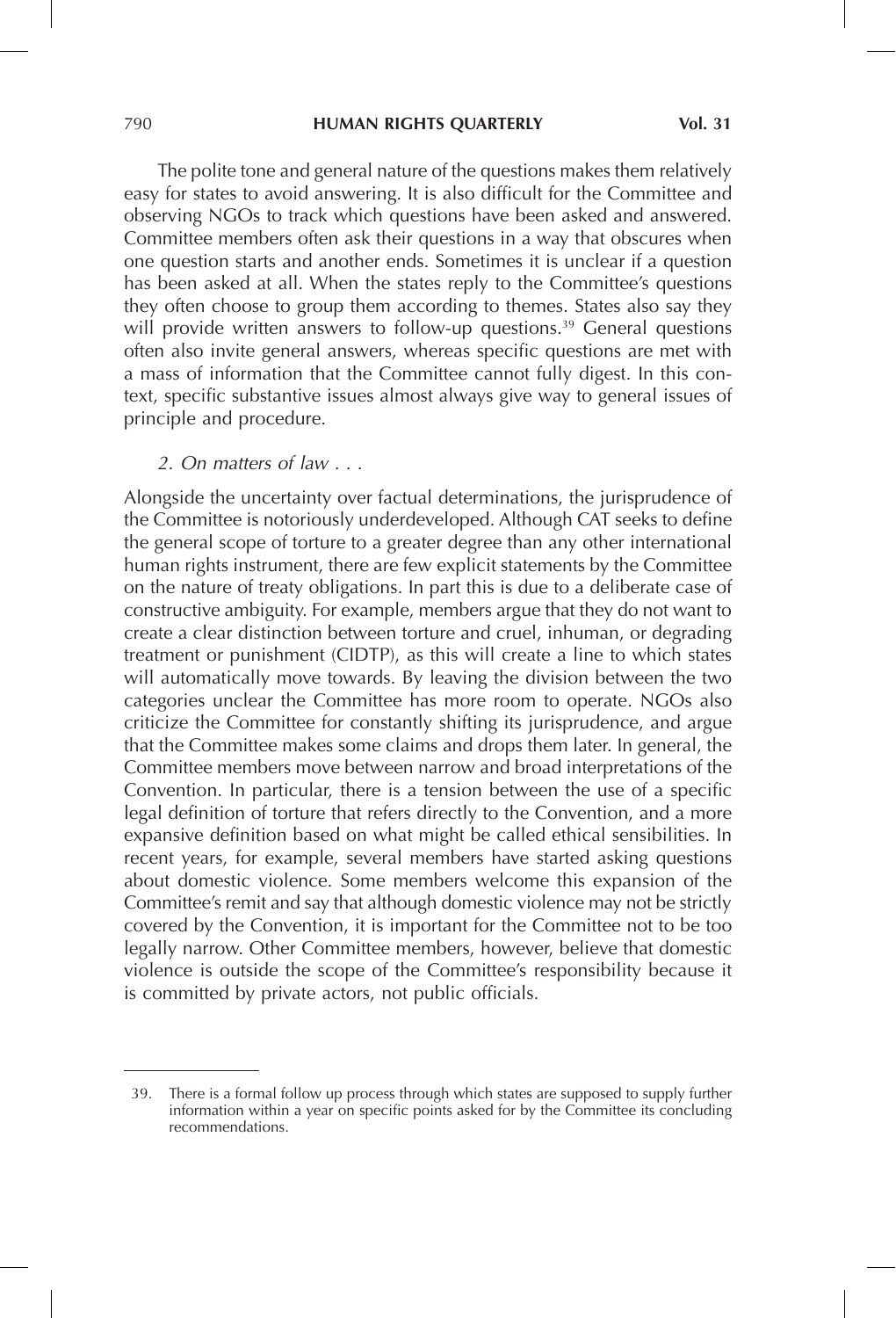An additional jurisprudential weakness is that many of the members' questions are guided by a general sense of what the members call "the pressing issues" in a specific country, rather than a narrow interpretation of the Convention. The United States, for example, was asked about the response to Hurricane Katrina, while Qatar was asked about the treatment of child camel jockeys. In response, states reject this expansion of the Committee's scope, either by refusing to answer the question, by answering the question while objecting to its scope, or ignoring the question.

The lack of a precise jurisprudence is partially due to the absence of General Comments. The UN treaty monitoring bodies have adopted the practice of publishing their interpretation of the content of human rights provisions in the form of comments on thematic issues. However, whereas the Human Rights Committee had published thirty-one General Comments (including two on torture) by 2007, the Committee Against Torture has only published two General Comments.40 There are several reasons why the Committee has relatively few General Comments. First, other human rights committees, which are generally much larger, have created sub-committees to draft their comments. The small size of the Committee Against Torture makes this more difficult. An additional reason for the few comments is the inability of the members to agree amongst themselves. The General Comment on Article 2, concerning the responsibilities of states under the Convention, for example, was in preparation for six years. Some members of the Committee complain that their fellow members are too conservative, whereas others argue that their colleagues want to play fast and loose with the Convention.

The jurisprudential uncertainties of the Committee should be understood in the context of a dispute as to the status of the final recommendations produced by the Committee. This dispute exists both within the Committee, and between the Committee and several states. The Committee, as with all human rights treaty monitoring bodies, does not have the explicit power to issue legally binding interpretations of CAT, or even to determine whether states are in compliance with the Convention. Given that absence of authority, most members are hesitant in their jurisprudential claims and frame their arguments in terms of phrasings such as "I wonder if . . .," "in my opinion . . .," or "it could be said that . . . ." Most Committee members recognize that their recommendations are precisely that: recommendations, with no binding force. However, many still argue that states have a duty to comply. During the US session some of the members were even more force-

<sup>40.</sup> OHCHR, Committee Against Torture, *available at* http://www2.ohchr.org/english/bodies/ cat/comments.htm.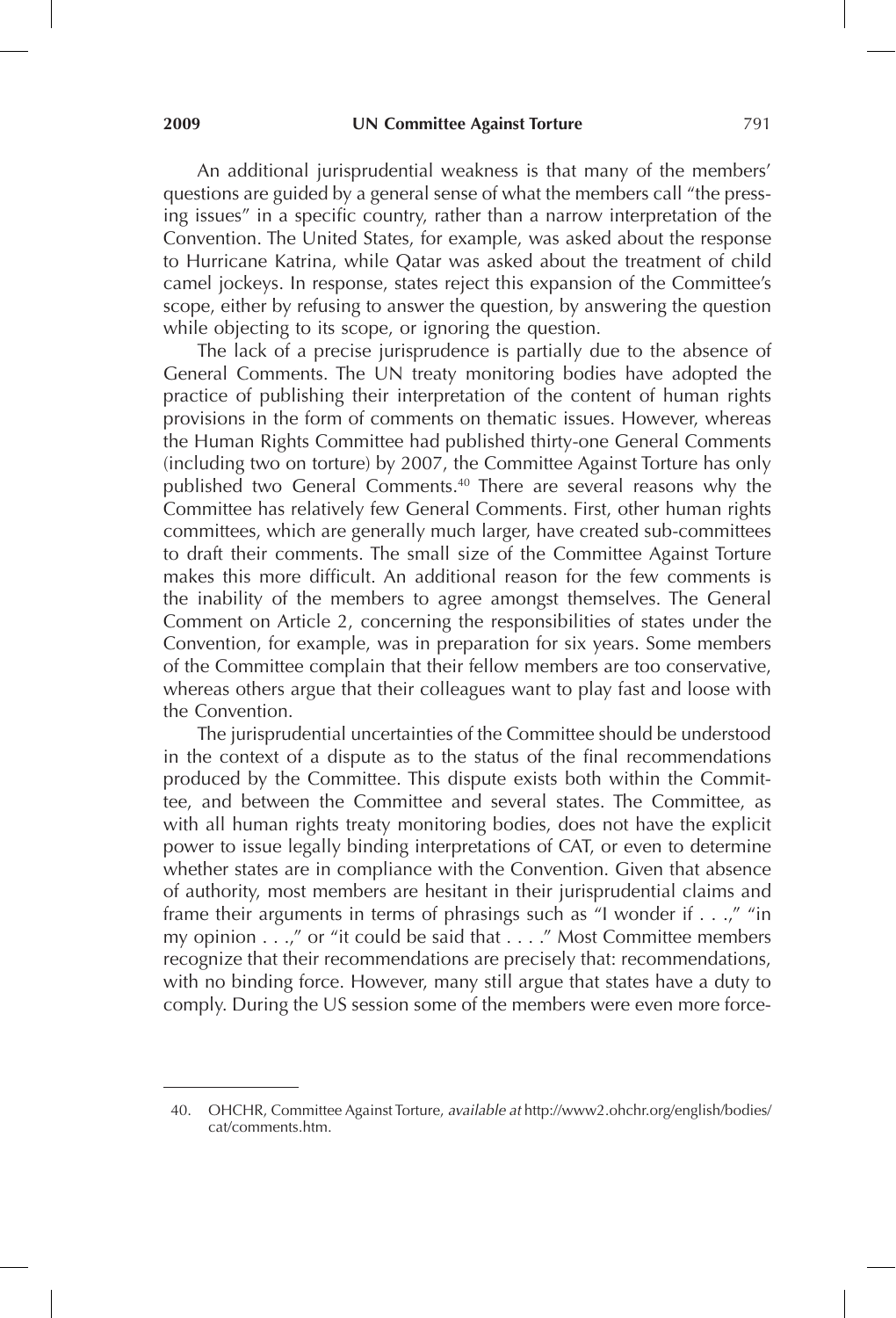792 **HUMAN RIGHTS QUARTERLY Vol. 31**

ful, claiming that "it is our interpretation that will decide whether you are in conformity, not yours . . . one of the parties has to give way, but it will be you, the Committee will have to prevail." The United States, however, explicitly rejected this view, arguing that "the Convention does not grant the Committee the power to grant legally binding views."41 Such rejections of the Committee's power to determine the interpretation of the Convention are common and states routinely conclude their presentations with the claim that "we are confident that this fulfils our obligations," implicitly challenging the Committee to disagree.

#### **D. The Conclusions and Recommendations of the Committee**

Two weeks after a session closes, the Committee releases its conclusions and recommendations. The recommendations are drafted by the Secretariat and signed by the Committee members, with the rapporteurs taking the lead. Although the recommendations are based on the questions and answers given in the session, the Secretariat's involvement means that the recommendations are often more precise than the questions asked by the Committee members. The Secretariat members often work on several human rights treaty bodies at the same time and have considerable experience. Although the nature of the conclusions and recommendations has changed several times over the years, they take a specific format. Currently they begin with a set of "positive aspects" before moving on to "subjects of concern and recommendations." Each subject of concern is usually, but not always, matched with a recommendation for paths of action. In practice, such recommendations are often equivalent to saying that the state "should take all necessary steps to combat torture."

The language of the recommendations makes it clear that they are not obligatory. Most of the recommendations issued by the Committee focus on issues of legislative development or policy and are framed in broad terms. The Committee recommended that Togo, for example, "take the necessary legislative, administrative and judicial steps to prevent all acts of torture and ill-treatment."42 When recommendations are more specific they tend to focus on institutional structures. For example, the Committee recommended that several states incorporate torture as a particular crime within their criminal

<sup>41.</sup> U.S. Dep't of State, The United States' Response to the Questions Asked by the Committee Against Torture, 8 May 2006, *available at* http://www.state.gov/g/drl/rls/68562. htm.

<sup>42.</sup> *Conclusions and Recommendations: Togo*, U.N. GAOR, Comm. Against Torture, 36th Sess., ¶12, U.N. Doc. CAT/C/TGO/CO/1 (2006). *See also Conclusions and Recommendations: United States of America*, U.N. GAOR, Comm. Against Torture, 36th Sess., ¶26, U.N. Doc. CAT/C/USA/CO/2 (2006).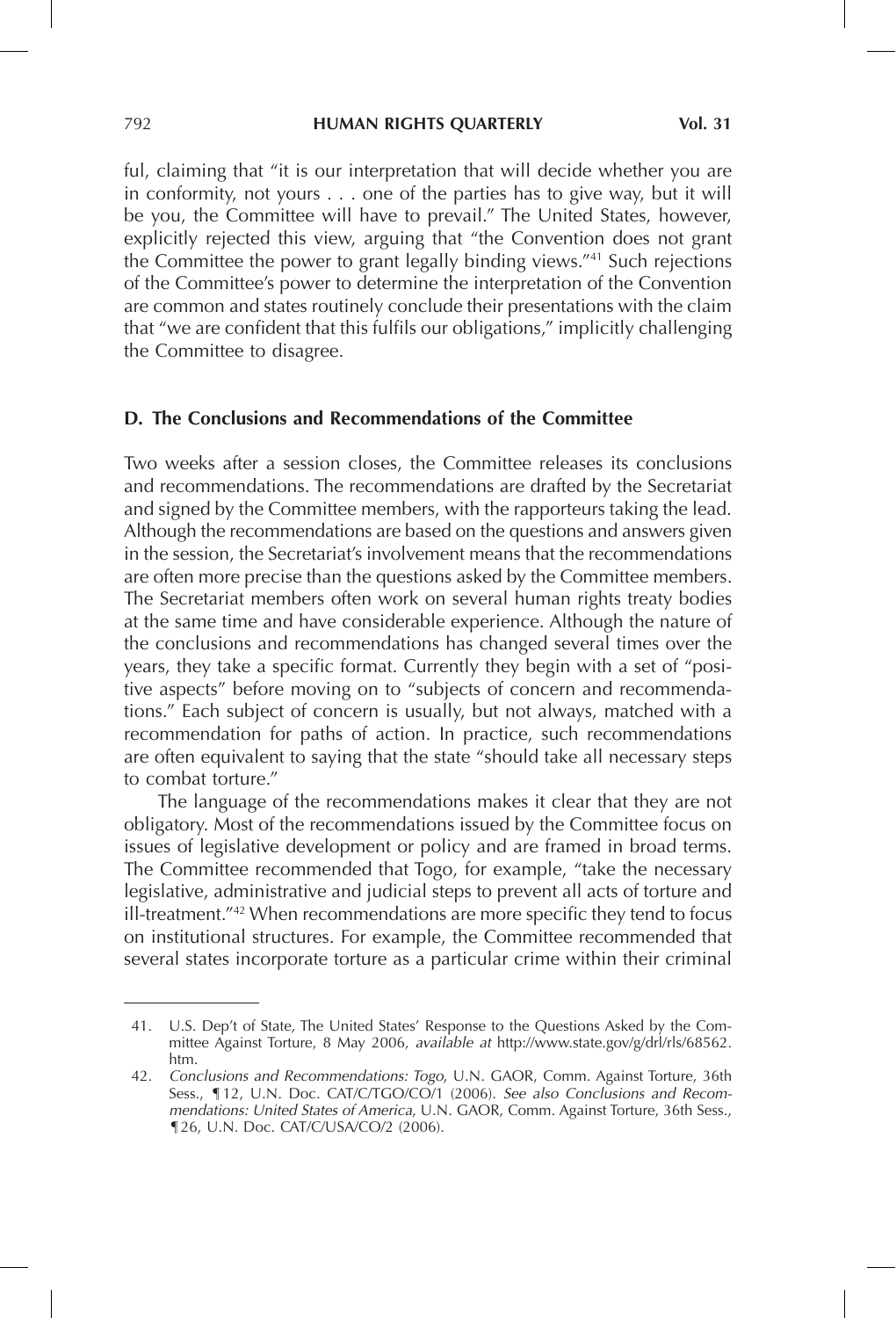law.43 The Committee also suggested, for example, that Peru set up a registry of complaints against law enforcement officials.44 Very few recommendations refer to specific incidents and at most they refer to general allegations. In its recommendations to Togo the Committee wrote that the "committee is concerned by allegations received . . . of the widespread practice of torture, enforced disappearances, arbitrary arrests and secret detentions."45

It is also very rare for the Committee to tell states to that they are in direct contravention to the Convention. For the United States, the Committee recommended that it "should rescind any interrogation technique, including methods involving sexual humiliation, 'waterboarding', [and] 'short shackling.'"46 The language is ambiguous as to whether the United States has actually used these techniques and was in direct breach of the convention. Of the seven states that were examined during the May 2006 session, Qatar was the only state that the Committee explicitly told it was in breach of the Convention.<sup>47</sup> The Committee wrote that  $\sqrt[n]{c}$  ertain provisions of the Criminal Code allow punishments such as flogging and stoning to be imposed as criminal sanctions. . . . These practices constitute a breach of the obligations imposed by the Convention."48

#### **iv. Universality in a World of Unequal States**

The Committee members are very aware of their political and institutional weaknesses. As a result a language of "dialogue" predominates during the sessions and the tone of the Committee is one of diplomatic politeness. Members often thank the reporting state for their "interesting and thorough report" and the presence of the "high level delegation." As the Chair explained, "We need to go softly. We can not throw everything at them. The purpose is not to point fingers but to save lives. . . . We can not demand too much as otherwise they will close the door on us." The Committee constantly stresses that states need the political will and capacity to reform.

<sup>43.</sup> *See*, *e.g.*, *Conclusions and Recommendations: Guatemala*, U.N. GAOR, Comm. Against Torture, 36th Sess., ¶10, U.N. Doc. CAT/C/GTM/CO/4 (2006); *Conclusions and Recommendations: Republic of Korea*, U.N. GAOR, Comm. Against Torture, 36th Sess., ¶4, U.N. Doc. CAT/C/KOR/CO/2 (2006).

<sup>44.</sup> *Conclusions and Recommendations: Peru*, U.N. GAOR, Comm. Against Torture, 36th Sess., ¶14, U.N. Doc. CAT/C/PER/CO/4 (2006).

<sup>45.</sup> *Conclusions and Recommendations: Togo*, *supra* note 42, at ¶12.

<sup>46.</sup> *Conclusions and Recommendations: United States of America*, *supra* note 42, at ¶24.

<sup>47.</sup> Despite the criticisms of the US contained in the Committee's Recommendations, at no point did it explicitly state that the US was in breach of the Convention. Human Rights Watch, *U.N. Torture Committee Critical of U.S.*, 18 May 2006, *available at* http:// www. hrw.org/en/news/2006/05/18/un-torture-committee-critical-us.

<sup>48.</sup> *Conclusions and Recommendations: Qatar*, U.N. GAOR, Comm. Against Torture, 36th Sess., ¶12, U.N. Doc. CAT/C/QAT/CO/1 (2006).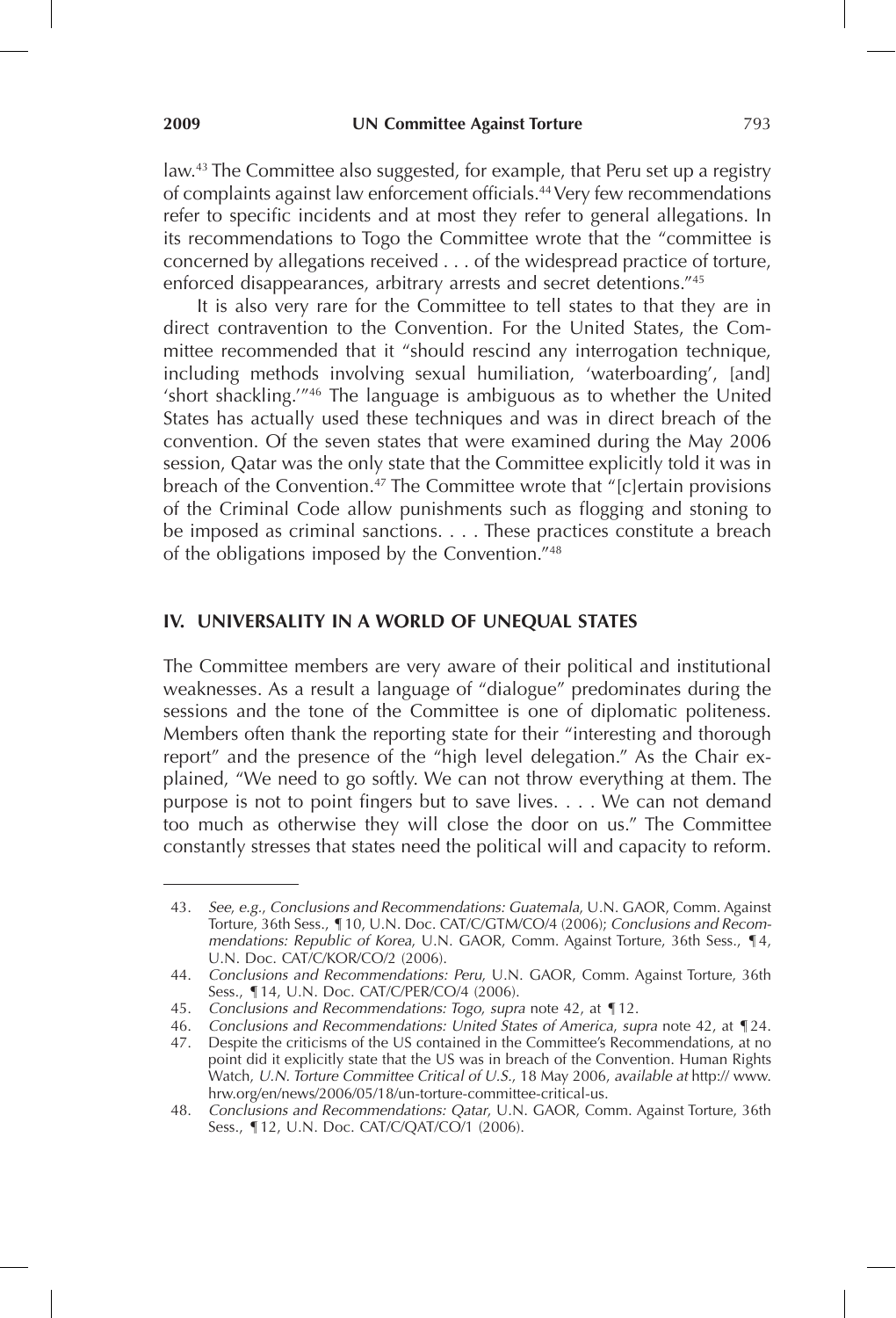The Committee cannot enforce this, but can only encourage it through a careful dialogue.

The focus on dialogue rather than on the strict application of the Convention inevitably raises the issue of whether all states can and should be treated equally. During the sessions, the Committee constantly stresses that "no exceptional circumstances whatsoever may be invoked as a justification of torture." At the same time, however, the Committee recognizes that states have vastly different political and institutional capacities. As one member put it to me in an interview "we can not expect Uganda to implement things in the same way as Norway . . . we must recognize that there are political realities on the ground." Other Committee members criticize this approach, arguing that the Committee must treat all states as equals because they "cannot tell a state they are poor and therefore we will be nice to you."

From this perspective, as the custodian of a UN human rights convention, the Committee has the responsibility to treat all states equally according to universal principles. During the US session in particular, some of the Committee members and NGOs made informal accusations that the United States was given favorable treatment. Others argued that the United States received more scrutiny than it deserved. One leading torture NGO privately criticized the time spent on the US report, arguing that it detracted from the equally grave issues elsewhere in the world. Several members of the Committee recognized that the United States was being held to a higher standard, but did not see this as a problem because as "the most powerful country in the world the US had no excuses" for not implementing the Convention fully. Others saw the issue as one of precedent, arguing that where the United States leads, others would follow. The issue of different levels of engagement cuts both way. For some people, weaker and more unstable states should receive more inspection precisely because they are weaker. For other people, the very same states cannot be expected to meet the same level of commitment precisely because they are weak and unstable.

The Committee constantly moves between a recognition of universal principles and a recognition that not all states can be treated equally.49 On the one hand, the Committee wants to uphold the universal prohibition of torture as an absolute right. At another level, the Committee recognizes that too narrow of an application of the Convention is counter productive in a world where states have different capacities and the Committee can only persuade, but not force, states to comply with the Convention. In the course of this struggle "developed" states are often subjected to higher standards. During his introductory marks to the session hearing the report from the

<sup>49.</sup> *Compare* Martti Koskenniemi, From Apology to Utopia: The Stricture of International Legal Argument (2005).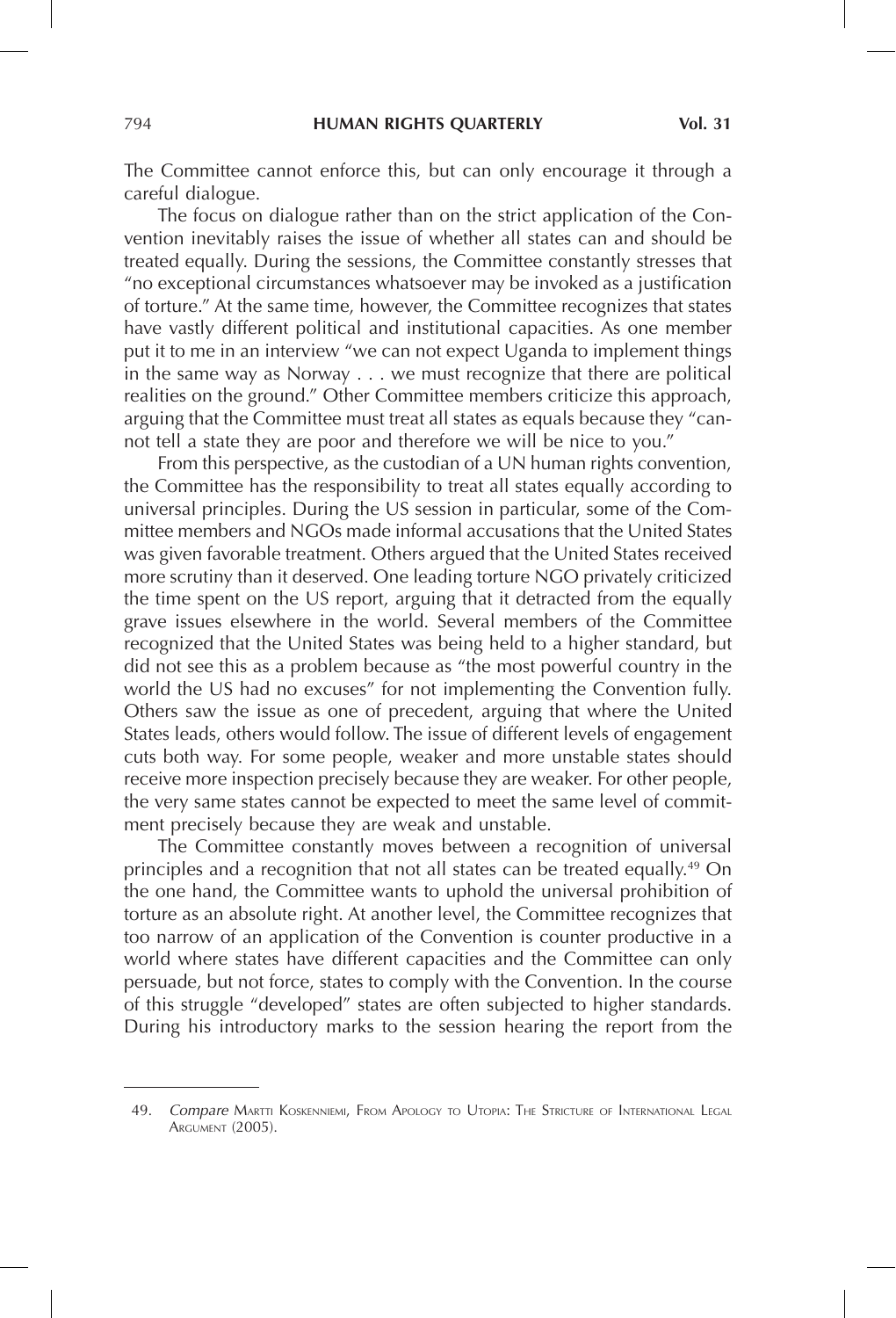United States, the Committee chair told the US delegation that **"**we should start by recognizing the unique contribution to human rights of the US . . . but like Caesar's wife this also creates obligations." Despite the higher standards, the Committee also assumes that liberal democracies are, in principle, less likely to be in violation of the Convention. This assumption is reflected in the amount of the scrutiny that they give these states. Before the May 2007 session, which was predominately made up of EU states, many of the members openly said that it was going to be a "boring meeting," as there would not be much to discuss. The Secretariat attempted to shorten the time dedicated to some states, saying that it was pointless to spend all morning on them.

The preferential treatment plays out in the amount of attention given to reporting states. The Committee has discussed whether to make all states report after the same amount of time. Although the Convention stipulates that states must send a report every four years, there is some flexibility in reality because of the extensive delays between a report's submission and its hearing date. At the same time, the Committee gives less attention to states perceived as less developed. One member of the Committee offered to arrange an interview with me during the Togo session, saying "it is only Togo." The states in the middle ground, those that profess to be liberal democracies but do not live up to their promises, attract the most attention. This attention is best understood in terms of a broad distinction between principle and evidence. States that are perceived as relatively developed are held to higher standards, but are also seen to be less likely to commit torture. In contrast, states that are perceived as relatively underdeveloped are not expected to reach the same standards, but are assumed to be susceptible to violence against their citizens and subjects. Hence, the Committee displays different levels of evidential trust and perceptions of risk depending on whether it considers a state to be developed or underdeveloped.

#### **v. Liberal Institutions, Development, and Civilization**

In the absence of rigorous jurisprudence and the ability to make factual determinations, the Committee relies on assumed universal values and institutional formations that are traditionally linked to liberal democracies. The grey zone between fact and law is filled with a set of distinctions and judgments, used in both the collection of evidence and in its evaluation, which reproduces an idealized model of the liberal nation state. In this process, the Committee continually distinguishes between developed and underdeveloped states. This distinction is based on assumptions about the universal direction of development and the desirability of particular legal and institutional frameworks as a path to eradicate violence. States that are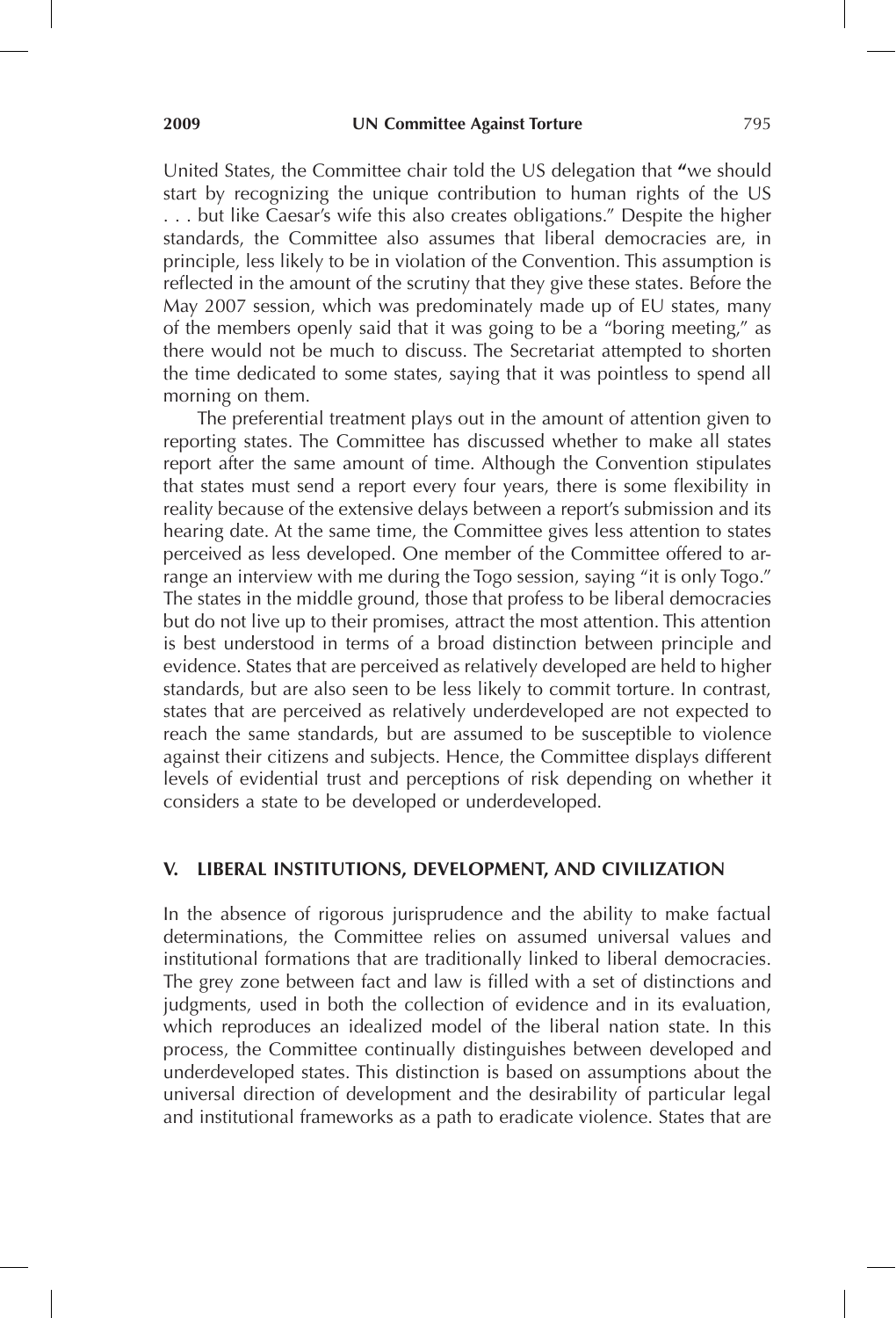seen as lacking these frameworks, such as Qatar, Togo, Peru, Guatemala, and Georgia, are singled out as being in need of "reform" in order to eradicate torture. The Committee told Qatar, for example, that some of its forms of punishment were "anachronistic" and had to be abandoned. Other states are constantly encouraged to strengthen the reform process. In contrast, despite the widespread accusations of torture, the Committee never recommended that the United States reform. Any incidents of torture were treated as a historical aberration for the United States. In large measure the precise notion of development remains vague, but it serves as a pole around which reporting states are conceptually organized by the Committee. From that pole the Committee makes judgments made about the risks of torture. The relative absence or presence of torture is linked to the relative absence or presence of a set of broadly liberal institutions and procedures to which all states should be working towards.

The Committee conceptualizes a state's development primarily in institutional terms. Crucially, the processes of the Committee are designed to examine compliance with the Convention, rather than to eradicate torture. The object of monitoring is one step removed from the infliction of cruelty. In this process there is a bias towards specific forms of broadly liberal institutional arrangements. At one level the questions and recommendations of the Committee assume a certain level of institutional capacity. For example, they often focus on available statistics as a stable surface against which the possibility of torture can be read. The Committee routinely asks delegations for statistical break-downs by age and gender of prisoner numbers, police killings, torture victims, access to medical care in detention, and sexual crimes, amongst other things. While statistical information is relatively straightforward for many European or North American states, it is beyond many of the states before the Committee.

At another level the Committee assumes that specific liberal institutions are more likely to eradicate torture. Judicial independence, for example, is an area of particular concern. The Committee criticized both Japan and Qatar for not following universal standards for an independent judiciary.50 The Committee also has great difficulty understanding the implications of the institutional arrangements that differ from the formally liberal frameworks with which they are most familiar. They had problems, for example, in understanding Japanese and Qatari legal systems because they did not fit into the common law or civil law models that most of the members worked within. The status of *shari'a* law in Qatar confused several members of the Committee and much of the session was spent clarifying technical aspects

<sup>50.</sup> *See*, *e.g*., *Conclusions and Recommendations: Japan*, U.N. GAOR, Comm. Against Torture, 38th Sess., ¶13, U.N. Doc. CAT/C/JPN/CO/1 (2007).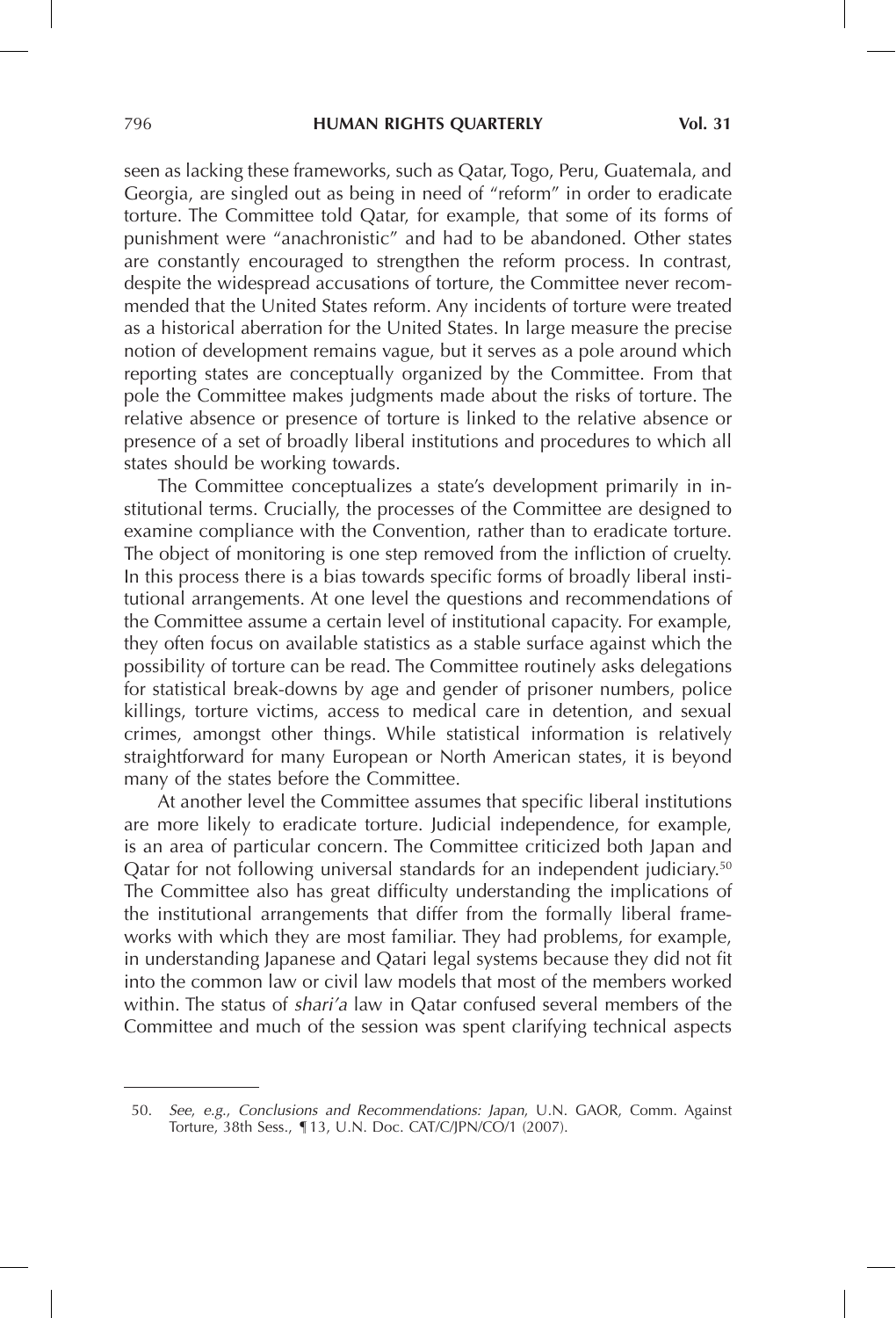of the legal system.51 One of the Committee members admitted that he had not read the report, but he wanted to know to what extent Islamic law was in force in Qatar. In this process, the Committee treated Islamic law itself as a problem.

A state's development is also often linked to notions of culture. Members discuss the fight against torture as "being fundamentally about changing mentalities." The Qatari delegation, for example, was told that "the eradication of torture began in the minds of . . . officials."52 The Republic of Georgia was asked to "give higher priority to efforts to promote a culture of human rights.<sup>"53</sup> Other states were told to promote the values and practices of democracy.54 The Committee praised Peru for the "change in values" that had taken place since the previous regime, but explained that there was a further need to "change the culture of the prosecutors."

According to one member, many developing countries "may not know what to do" and it is therefore helpful to be instructed by the Committee. As such, the Committee particularly emphasizes the training of police officers, prison guards, soldiers, lawyers, judges, and the general public. According to the Committee, training can help prevent torture by raising awareness about the Convention. The Committee told the Peruvian delegation that "cultural factors are of vital importance, and therefore we need education." In some cases the Committee explicitly linked the continued presence of torture to inadequate training. The Committee told Togo, for example, that the "numerous reports containing allegations of acts of torture and cruel, inhuman or degrading treatment submitted to the Committee further demonstrate the limited scope of  $\dots$  training."<sup>55</sup> Training is seen as necessary for, in the words of one Committee member, a "shift in mentalities," and as such the eradication of torture, is seen as an issue of "cultural change."

Against this background of liberal values and institutions, the distinction between developed and underdeveloped states easily slips into terms of civilized and uncivilized states. The presence of torture is linked to absence of civilization. One Committee member describes the Committee process as being "designed to promote the highest values of civilization and the rule of

<sup>51.</sup> *See*, *e.g*, *Summary Record of the 707th Meeting*, U.N. GAOR, Comm. Against Torture, 36th Sess., ¶¶14, 21, U.N. Doc. CAT/C/SR/707 (2006). Several years previously, the Saudi delegation criticized the Committee for being "unfamiliar with Islamic law." *Summary Record of the First Part (Public) of the 519th Meeting*, U.N. GAOR, Comm. Against Torture, 28th Sess., ¶7, U.N. Doc. CAT/C/SR.519 (2002).

<sup>52.</sup> *Summary Record of the 707th Meeting*, U.N. GAOR, Comm. Against Torture, 36th Sess., ¶30, U.N. Doc. CAT/C/SR/707 (2006).

<sup>53.</sup> *Conclusions and Recommendations: Georgia*, U.N. GAOR, Comm. Against Torture, 36th Sess., ¶9, U.N. Doc. CAT/C/GEO/CO/3 (2006).

<sup>54.</sup> *Summary Record of the 709th Meeting*, U.N. GAOR, Comm. Against Torture, 36th Sess., ¶4, U.N. Doc. CAT/C/SR.709 (2006).

<sup>55.</sup> *Conclusions and Recommendations: Togo*, *supra* note 42, at ¶18.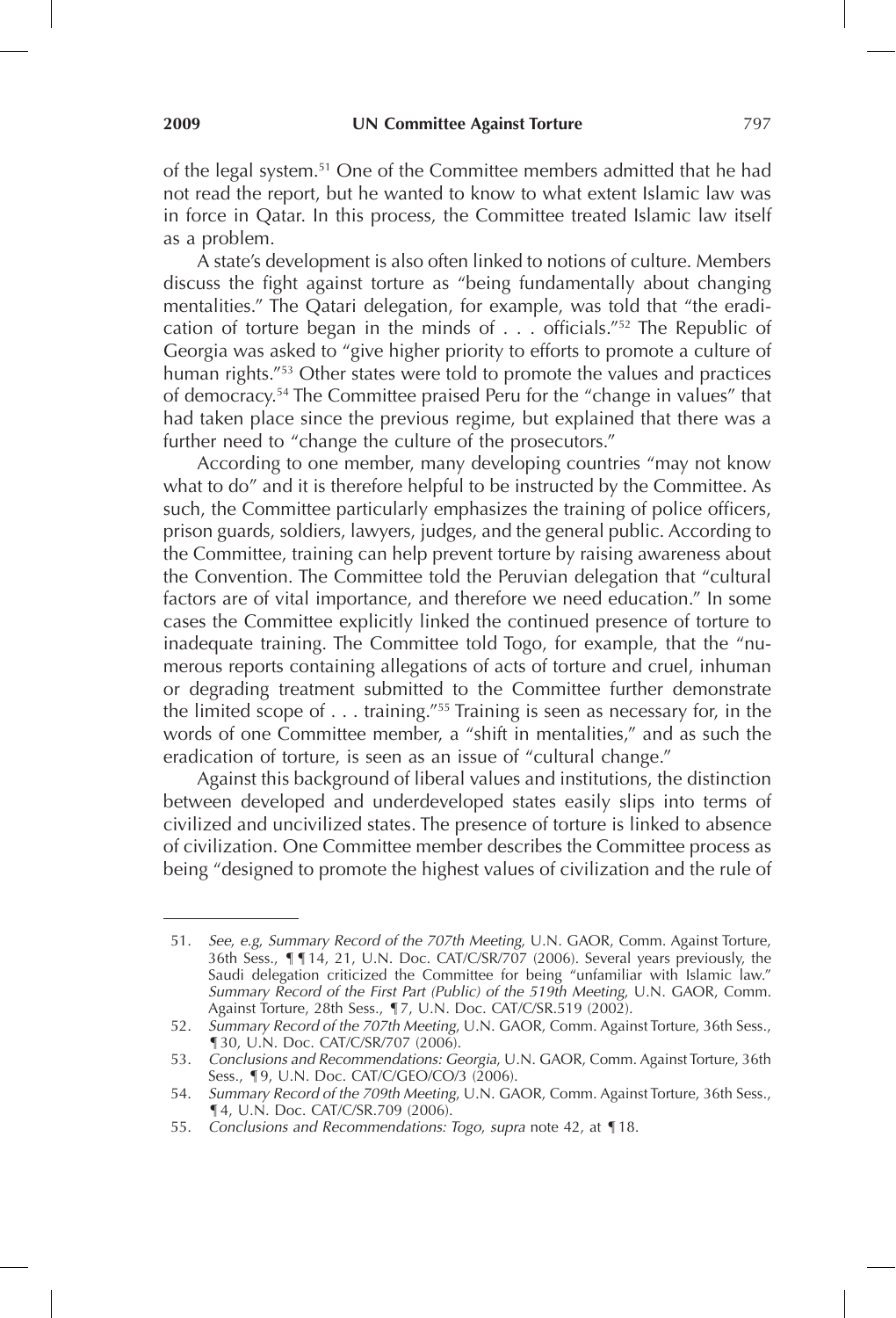law."56 It is not just Committee members that seek to link torture to a notion of civilization. Many states, most notably those accused of lacking modern values, associate themselves with the values of civilization. Additionally, one of the leading anti-torture NGOs argues that "the practice of torture is fundamentally at odds with the notion of civilised life."57 Such connections between human rights violations and the absence of "civilization" are common in the UN human rights system. As Rosemary Foot has argued, the new international standard of civilization is partly based around human rights principles.58 Similarly, Sally Engle Merry has claimed that the UN human rights system operates according to a particular model of a fair society based on what she calls "transnational modernity" that resonates with a colonial era conception of civilization.59 This model portrays local differences as a challenge to a "universal vision of just society."60 The relative absence or presence of human rights as both a value and a practice is linked to the relative absence or presence of civilization.

An approach that links torture to the absence of liberal institutions and cultures relies on particular sociological assumptions about the relationship between institutional forms, values, and the incidence of violence. The Committee, which works with its own version of a "liberal peace theory," implicitly assumes that states with liberal institutional structures are more likely to comply with the Convention, and that liberal institutions produce liberal practices all the way down.<sup>61</sup> It is implicitly taken for granted that constitutional and legislative reform will lead to changes in practice in prison cells and police stations. The absence of torture is linked to the presence of self-described liberal institutions and values.

The implied link between the absence of torture and the presence of liberalism not only ignores the ways in which liberal politics can produce its own forms of violence, but also reduces violence to an issue of institutional design and cultural values, rather than political and economic inequality.62 That attitude assumes that violence can be eradicated so long as states

<sup>56.</sup> *Summary Record of the 662nd Meeting*, U.N. GAOR, Comm. Against Torture, 34th Sess., 11, U.N. Doc. CAT/C/SR.662 (2005).

<sup>57.</sup> Rehab. and Research Ctr. for Torture Victims, Independent Monitoring of Human Rights Practices in Places of Detention (2007) (on file with author).

<sup>58.</sup> Rosemary Foot, Rights Beyond Borders: The Global Community and the Struggle Over Human Rights in China 11 (2000).

<sup>59.</sup> Sally Engle Merry, *Constructing a Global Law - Violence Against Women and the Human Rights System,* 28 Law & Soc. Inquiry 941, 943 (2003).

<sup>60.</sup> *Id.* at 946.

<sup>61.</sup> On "liberal peace theory," see Anne-Marie Slaughter, *International Law in a World of Liberal States*, 6 Eur. J. Int'l L. 503 (1995).

<sup>62.</sup> On the violence of liberal democracies, see Walter Benjamin, *Critique of Violence*, *in*  Reflections: Essays, Aphorisms, Autobiographical Writings 277 (Peter Demetz ed., Edmund Jephcott trans., 1986).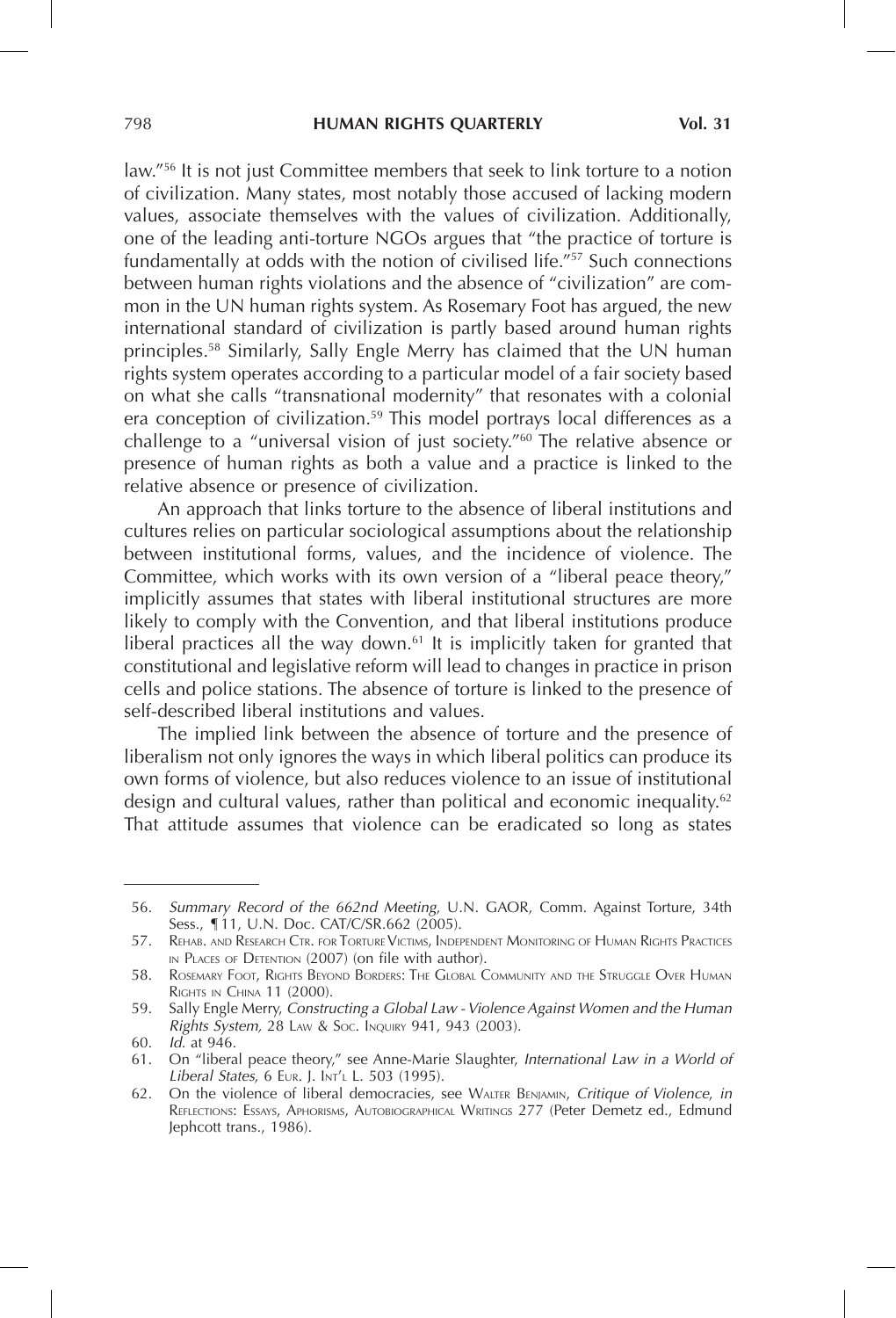#### **2009 UN Committee Against Torture** 799

have the correct technical policies, which they strictly follow. Violence that remains after this process, such as the death penalty or mass imprisonment, remains unquestioned or is even normalized. For example, the Committee told the Qatari delegation that its practice of flogging was in contravention to the convention.<sup>63</sup> The Committee told the United States, on the other hand, that it "should carefully review its execution methods, in particular lethal injection, in order to prevent severe pain and suffering."64

Cruelty, however, is not merely a residue of some pre-modern and uncivilized past, or an accidental aberration. It can also be an inherent part of modern bureaucratic life.65 As Darius Rejali has shown, liberal democracies have been at the forefront of the development of torture techniques. Institutions of inspection and accountability that are associated with liberal democracy have not eradicated torture. Instead, those institutions have developed methods of torture that leave no marks and are difficult to monitor.<sup>66</sup> The point here is not the cultural relativist claim that all cultural or political formations are equally valid. Rather, the point is that there is a danger of treating cruelty as a product of a failed modernity, as the result of a cultural void that can only be remedied through the creation of a particular institutional framework. Through the work of the Committee Against Torture, the eradication of violence is close to being seen as solely linked to technical policy formulations.<sup>67</sup> Through a focus on institutions and values a discussion of the causes and consequences of violence is displaced in favor of a discussion of the systems that are supposed to monitor violence.

#### **vi. Conclusion**

Human rights monitoring lies at the heart of the UN human rights system. Given that it lacks means of enforcement, the monitoring process is above all a practice of knowledge production. However, monitoring is not a transparent process of information gathering, but can obscure as much as it reveals. Monitoring is a second order process, and the monitoring committee relies on information gathered by states, NGOs, and other parts of the United Nations rather than on direct inspection. It then makes judgments about the dangers presented by particular institutional arrangements. Monitoring is therefore neither neutral nor technical, but is an inherently political process that involves judgments about risk, expertise, and reliability.

<sup>63.</sup> *Conclusions and Recommendations: Qatar*, *supra* note 48, at ¶12.

<sup>64.</sup> *Conclusions and Recommendations: United States of America*, *supra* note 42, at ¶31.

<sup>65.</sup> *See* Hannah Arendt, The Origins of Totalitarianism (1973).

<sup>66.</sup> Rejali, *supra* note 17.

<sup>67.</sup> *See also* Anghie, *supra* note 15, at 165.